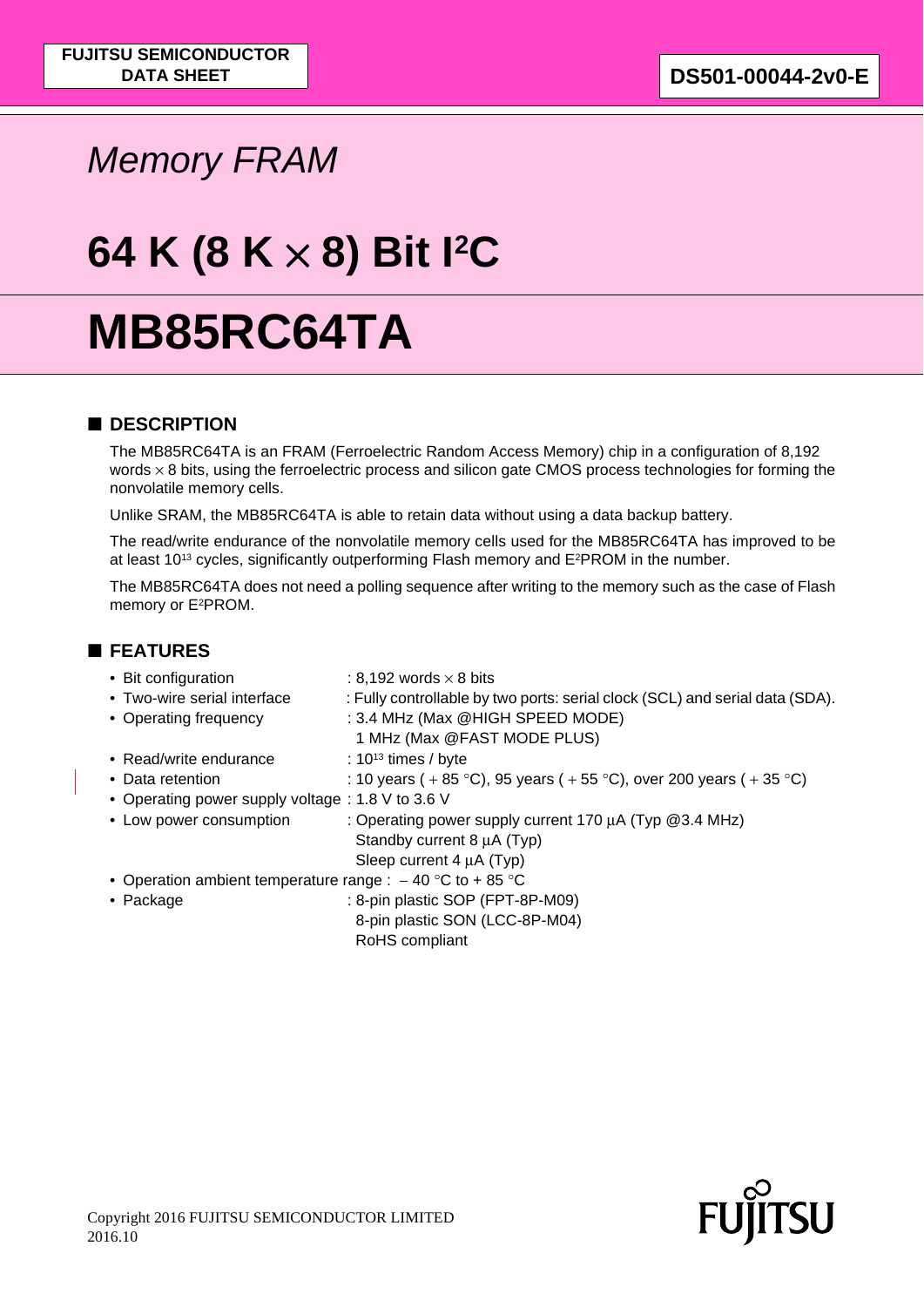#### ■ **PIN ASSIGNMENT**



## ■ **PIN FUNCTIONAL DESCRIPTIONS**

| <b>Pin</b><br><b>Number</b> | <b>Pin Name</b> | <b>Functional Description</b>                                                                                                                                                                                                                                                                                                                                                                                                                                           |
|-----------------------------|-----------------|-------------------------------------------------------------------------------------------------------------------------------------------------------------------------------------------------------------------------------------------------------------------------------------------------------------------------------------------------------------------------------------------------------------------------------------------------------------------------|
| $1$ to $3$                  | A0 to A2        | Device Address pins<br>The MB85RC64TA can be connected to the same data bus up to 8 devices.<br>Device addresses are used in order to identify each of these devices. Connect<br>these pins to VDD pin or VSS pin externally. Only if the combination of VDD and<br>VSS pins matches a Device Address Code inputted from the SDA pin, the<br>device operates. In the open pin state, A0, A1 and A2 pins are internally pulled-<br>down and recognized as the "L" level. |
| $\overline{4}$              | <b>VSS</b>      | Ground pin                                                                                                                                                                                                                                                                                                                                                                                                                                                              |
| 5                           | <b>SDA</b>      | Serial Data I/O pin<br>This is an I/O pin which performs bidirectional communication for both memory<br>address and writing/reading data. It is possible to connect multiple devices. It is<br>an open drain output, so a pull-up resistor is required to be connected to the ex-<br>ternal circuit.                                                                                                                                                                    |
| 6                           | <b>SCL</b>      | Serial Clock pin<br>This is a clock input pin for input/output serial data. Data is sampled on the ris-<br>ing edge of the clock and output on the falling edge.                                                                                                                                                                                                                                                                                                        |
| 7                           | <b>WP</b>       | Write Protect pin<br>When the Write Protect pin is the "H" level, the writing operation is disabled.<br>When the Write Protect pin is the "L" level, the entire memory region can be<br>overwritten. The reading operation is always enabled regardless of the Write<br>Protect pin input level. The Write Protect pin is internally pulled down to VSS<br>pin, and that is recognized as the "L" level (write enabled) when the pin is the<br>open state.              |
| 8                           | <b>VDD</b>      | Supply Voltage pin                                                                                                                                                                                                                                                                                                                                                                                                                                                      |

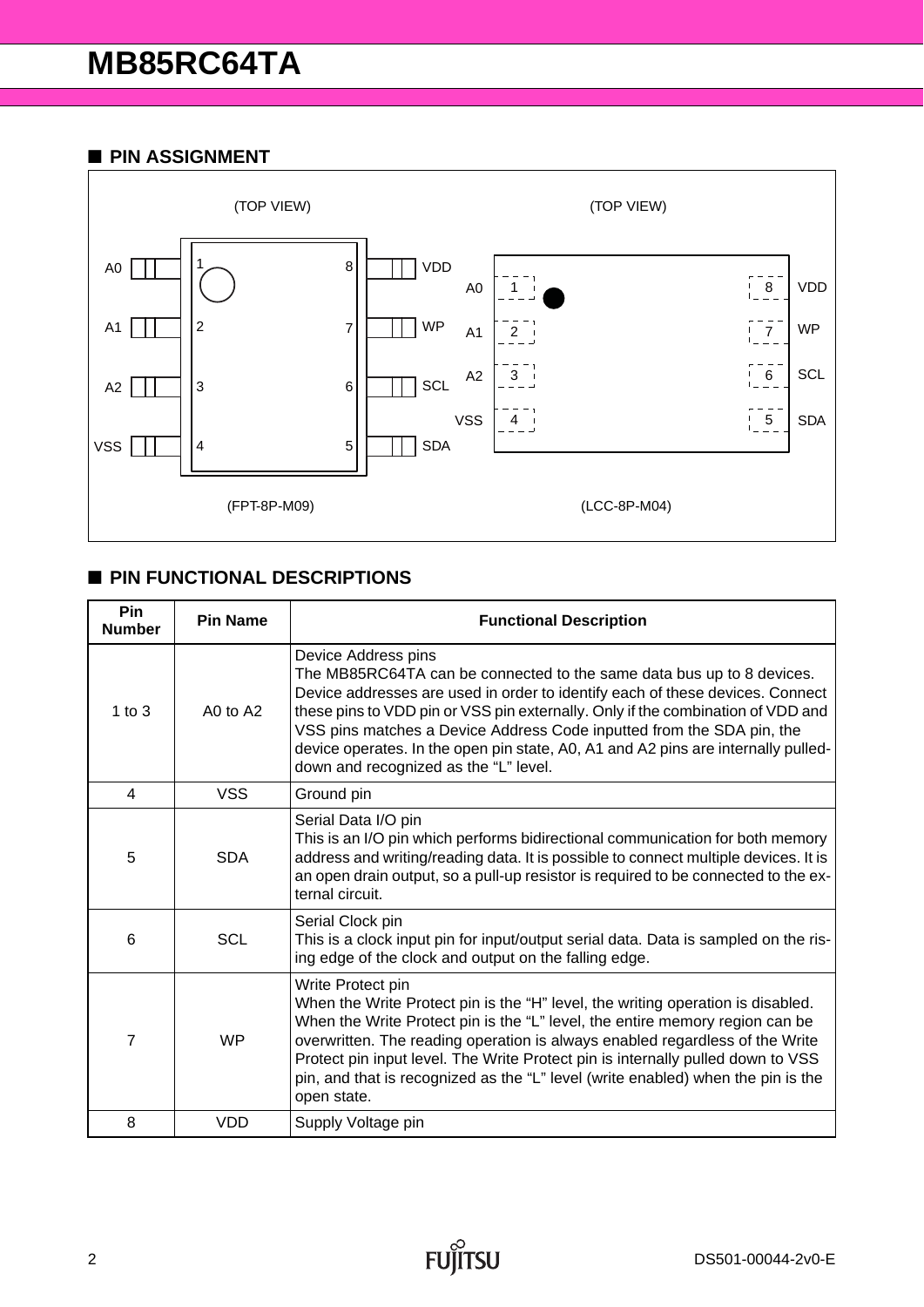#### ■ **BLOCK DIAGRAM**



#### ■ <sup>12</sup>C (Inter-Integrated Circuit)

The MB85RC64TA has the two-wire serial interface; the I2C bus, and operates as a slave device. The I2C bus defines communication roles of "master" and "slave" devices, with the master side holding the authority to initiate control. Furthermore, an I2C bus connection is possible where a single master device is connected to multiple slave devices in a party-line configuration. In this case, it is necessary to assign a unique device address to the slave device, the master side starts communication after specifying the slave to communicate by addresses.



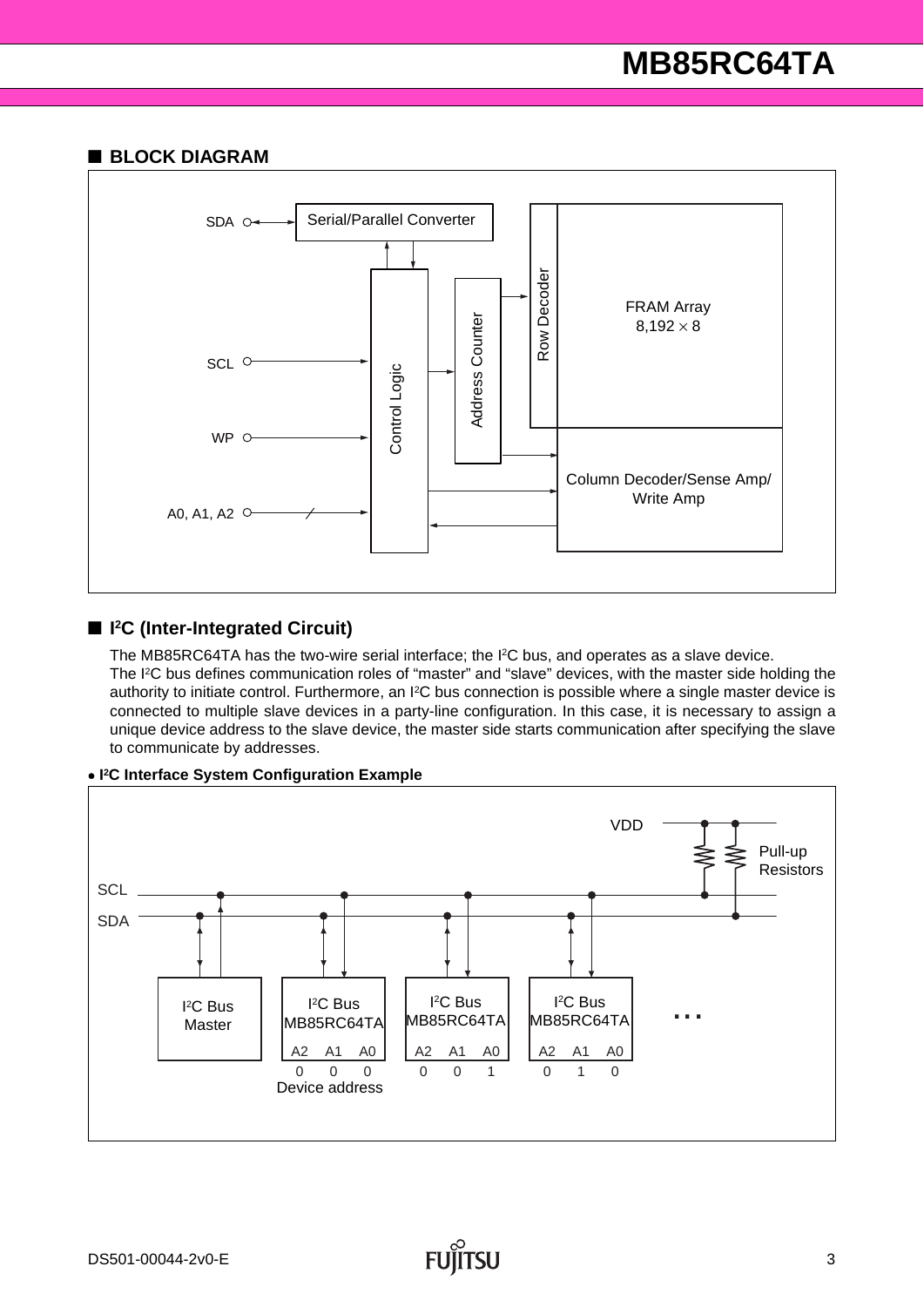#### ■ **I<sup>2</sup>C COMMUNICATION PROTOCOL**

The I<sup>2</sup>C bus is a two wire serial interface that uses a bidirectional data bus (SDA) and serial clock (SCL). A data transfer can only be initiated by the master, which will also provide the serial clock for synchronization. The SDA signal should change while the SCL is the "L" level. However, as an exception, when starting and stopping communication sequence, the SDA is allowed to change while the SCL is the "H" level.

#### • Start Condition

To start read or write operations by the I<sup>2</sup>C bus, change the SDA input from the "H" level to the "L" level while the SCL input is in the "H" level.

• Stop Condition

To stop the I2C bus communication, change the SDA input from the "L" level to the "H" level while the SCL input is in the "H" level. In the reading operation, inputting the stop condition finishes reading and enters the standby state. In the writing operation, inputting the stop condition finishes inputting the rewrite data and enters the standby state.

#### • **Start Condition, Stop Condition**



Note : At the write operation, the FRAM device does not need the programming wait time (twc) after issuing the Stop Condition.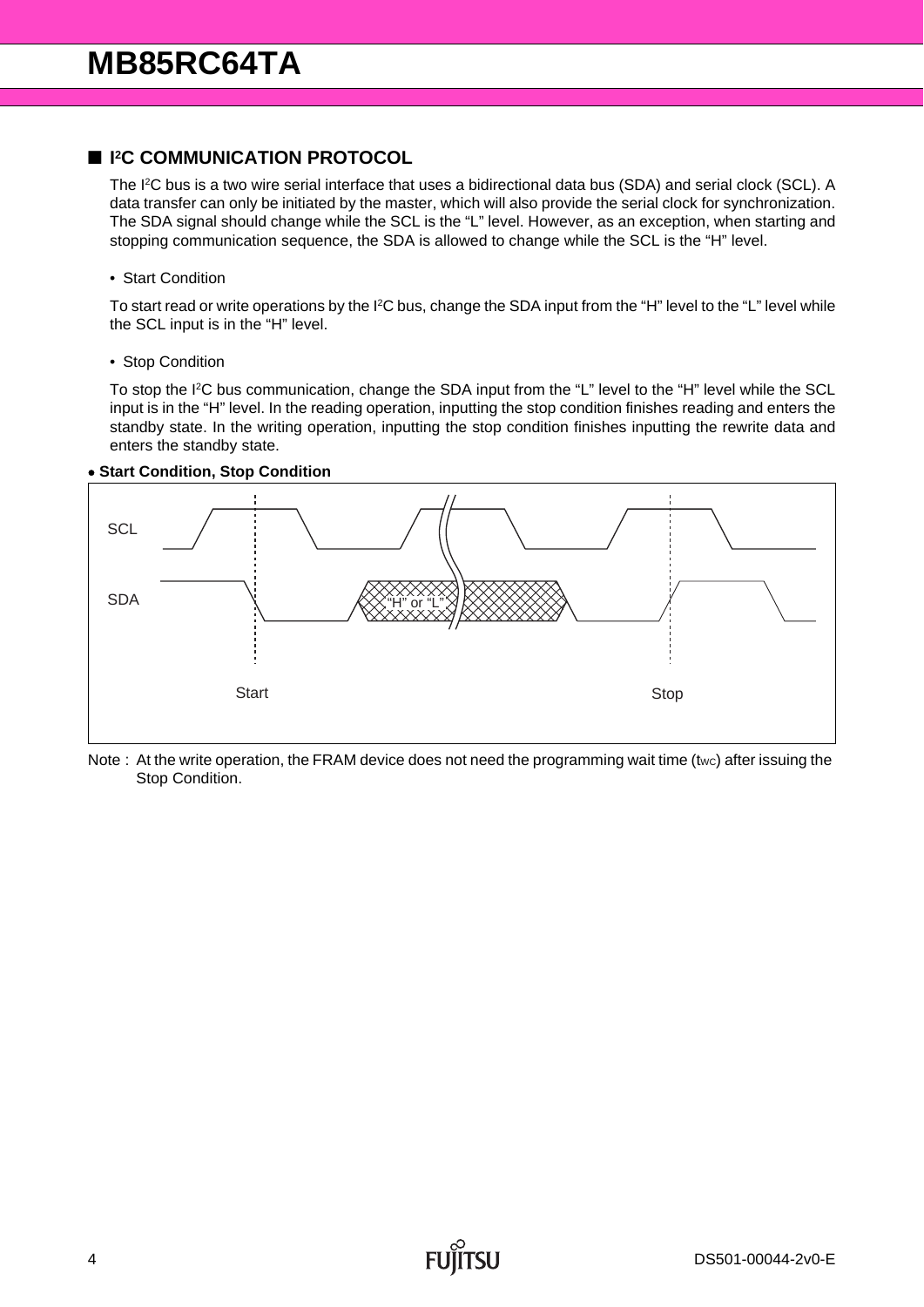### ■ **ACKNOWLEDGE (ACK)**

In the I<sup>2</sup>C bus, serial data including address or memory information is sent in units of 8 bits. The acknowledge signal indicates that every 8 bits of the data is successfully sent and received. The receiver side usually outputs the "L" level every time on the 9th SCL clock after each 8 bits are successfully transmitted and received. On the transmitter side, the bus is temporarily released to Hi-Z every time on this 9th clock to allow the acknowledge signal to be received and checked. During this Hi-Z-released period, the receiver side pulls the SDA line down to indicate the "L" level that the previous 8 bits communication is successfully received.

In case the slave side receives Stop condition before sending or receiving the ACK "L" level, the slave side stops the operation and enters to the standby state. On the other hand, the slave side releases the bus state after sending or receiving the NACK "H" level. The master side generates Stop condition or Start condition in this released bus state.



• Acknowledge timing overview diagram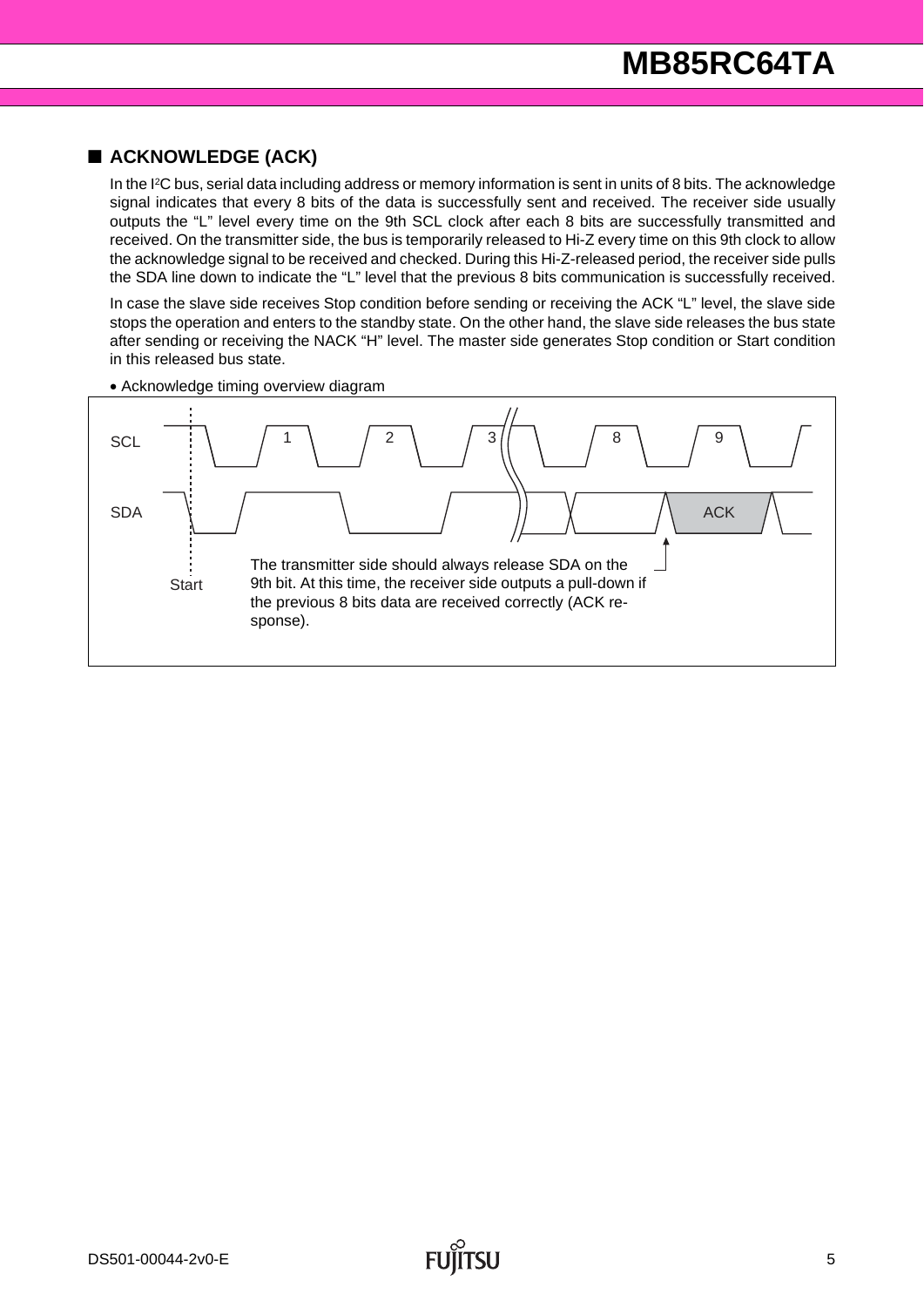#### ■ **DEVICE ADDRESS WORD (Slave address)**

Following the start condition, the master sends the 8 bits device address word to start I2C communication. The device address word (8 bits) consists of a device Type code (4 bits), device address code (3 bits), and a read/write code (1 bit).

• Device Type Code (4 bits)

The upper 4 bits of the device address word are a device type code that identifies the device type, and are fixed at "1010" for the MB85RC64TA.

• Device Address Code (3 bits)

Following the device type code, the 3 bits of the device address code are input in order of A2, A1 and A0. The device address code identifies one device from up to eight devices connected to the bus. Each MB85RC64TA is given a unique 3 bits code on the device address pin (external hardware pin A2, A1 and A0). The slave only responds if the received device address code is equal to this unique 3 bits code.

• Read/Write Code (1 bit)

The 8th bit of the device address word is the R/W (read/write) code. When the R/W code is "0", a write operation is enabled, and the R/W code is "1", a read operation is enabled for the MB85RC64TA.

It turns to a stand-by state if the device code is not "1010" or device address code does not equal to pins A2, A1 and A0.



#### • **Device Address Word**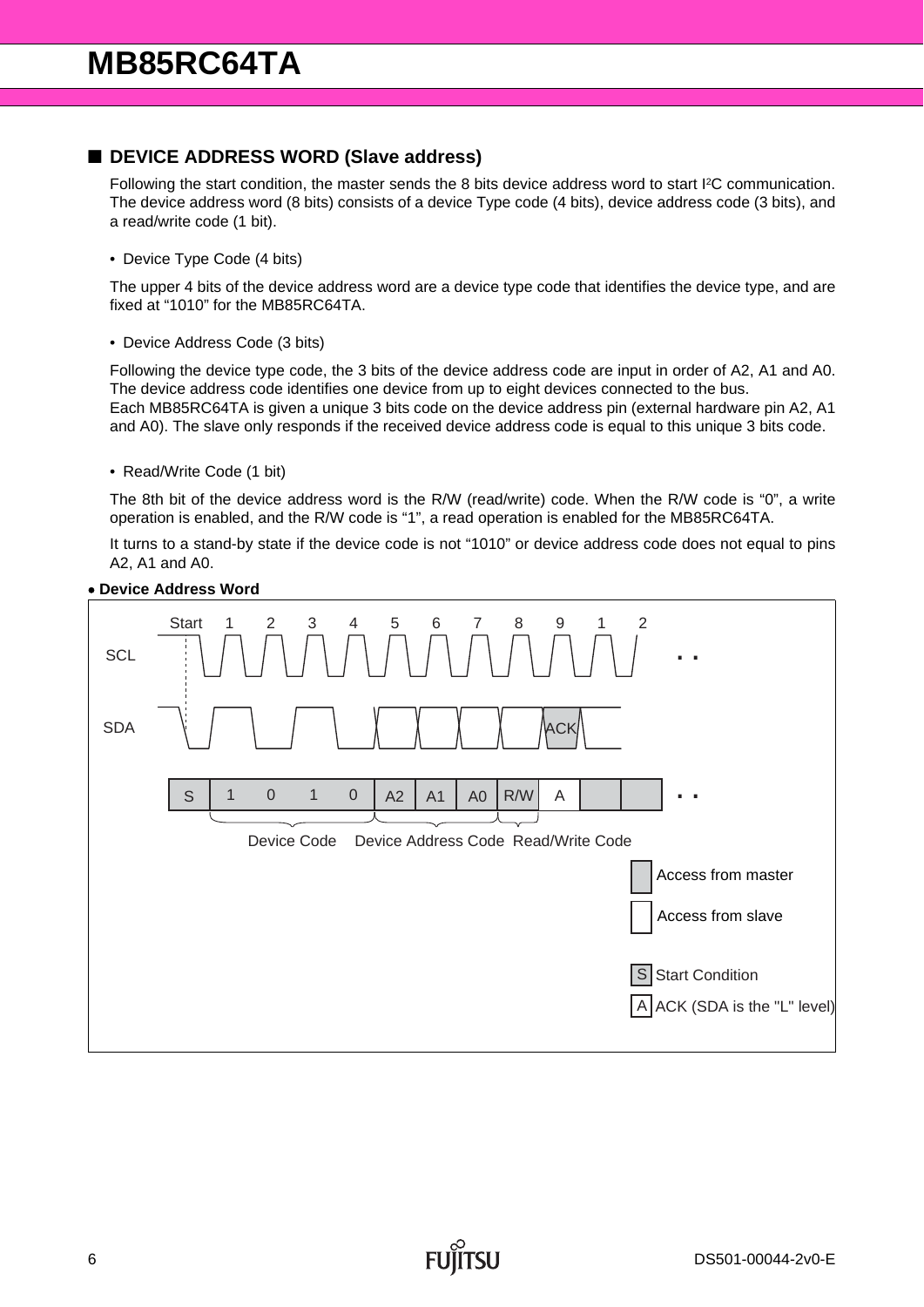#### ■ **DATA STRUCTURE**

In the I<sup>2</sup>C bus, the acknowledge "L" level is output on the 9th bit by a slave, after the 8 bits of the device address word following the start condition are input by a master. After confirming the acknowledge response by the master, the master outputs 8 bits  $\times$  2 memory address to the slave. When the each memory address input ends, the slave again outputs the acknowledge "L" level. After this operation, the I/O data follows in units of 8 bits, with the acknowledge "L" level output after every 8 bits.

It is determined by the R/W code whether the data line is driven by the master or the slave. However, the clock line shall be driven by the master. For a write operation, the slave will accept 8 bits from the master, then send an acknowledge. If the master detects the acknowledge, the master will transfer the next 8 bits. For a read operation, the slave will place 8 bits on the data line, then wait for an acknowledge from the master.

#### ■ **FRAM ACKNOWLEDGE -- POLLING NOT REQUIRED**

The MB85RC64TA performs write operations at the same speed as read operations, so any waiting time for an ACK polling\* does not occur. The write cycle takes no additional time.

\*: In E2PROM, the Acknowledge Polling is performed as a progress check whether rewriting is executed or not. It is normal to judge by the 9th bit of Acknowledge whether rewriting is performed or not after inputting the start condition and then the device address word (8 bits) during rewriting.

#### ■ WRITE PROTECT (WP)

The entire memory array can be write protected using the Write Protect pin. When the Write Protect pin is set to the "H" level, the entire memory array will be write protected. When the Write Protect pin is the "L" level, entire memory array will be rewritten. Reading is allowed regardless of the WP pin's "H" level or "L" level.

Note : The Write Protect pin is pulled down internally to VSS pin, therefore if the Write Protect pin is open, the pin status is detected as the "L" level (write enabled).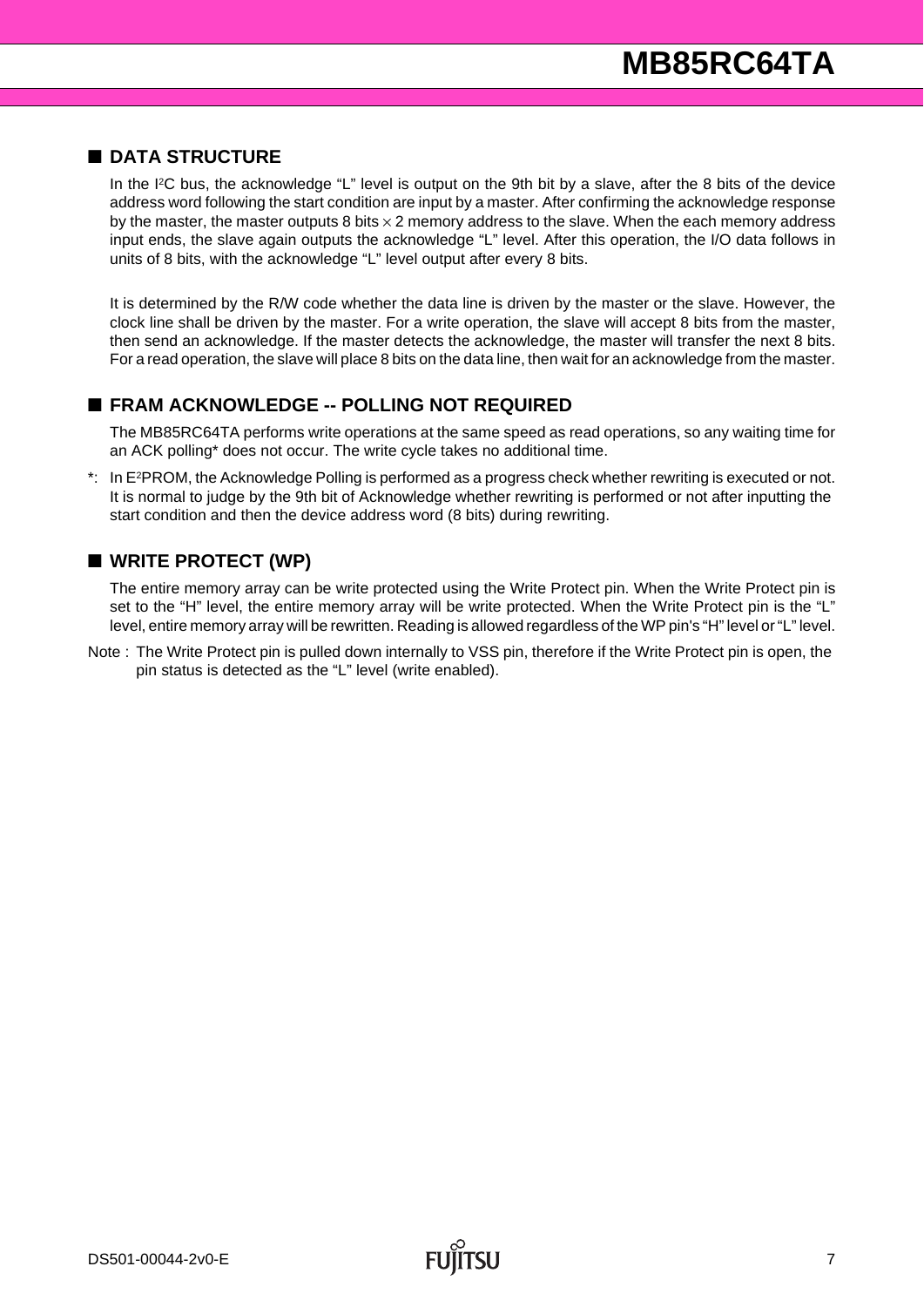#### ■ **COMMAND**

• Byte Write

If the device address word (R/W "0" input) is sent following the start condition, the slave responds with an ACK. After this ACK, write addresses and data are sent in the same way, and the write ends by generating a stop condition at the end.



Note : In the MB85RC64TA, input "000" as the upper 3 bits of the MSB.

• Page Write

If additional 8 bits are continuously sent after the same command (except stop condition) as Byte Write, a page write is performed. The memory address rolls over to first memory address (0000<sub>H</sub>) at the end of the address. Therefore, if more than 8 Kbytes are sent, the data is overwritten in order starting from the start of the memory address that was written first. Because FRAM performs the high-speed write operations, the data will be written to FRAM right after the ACK response finished.



Note : It is not necessary to take a period for internal write operation cycles from the buffer to the memory after the stop condition is generated.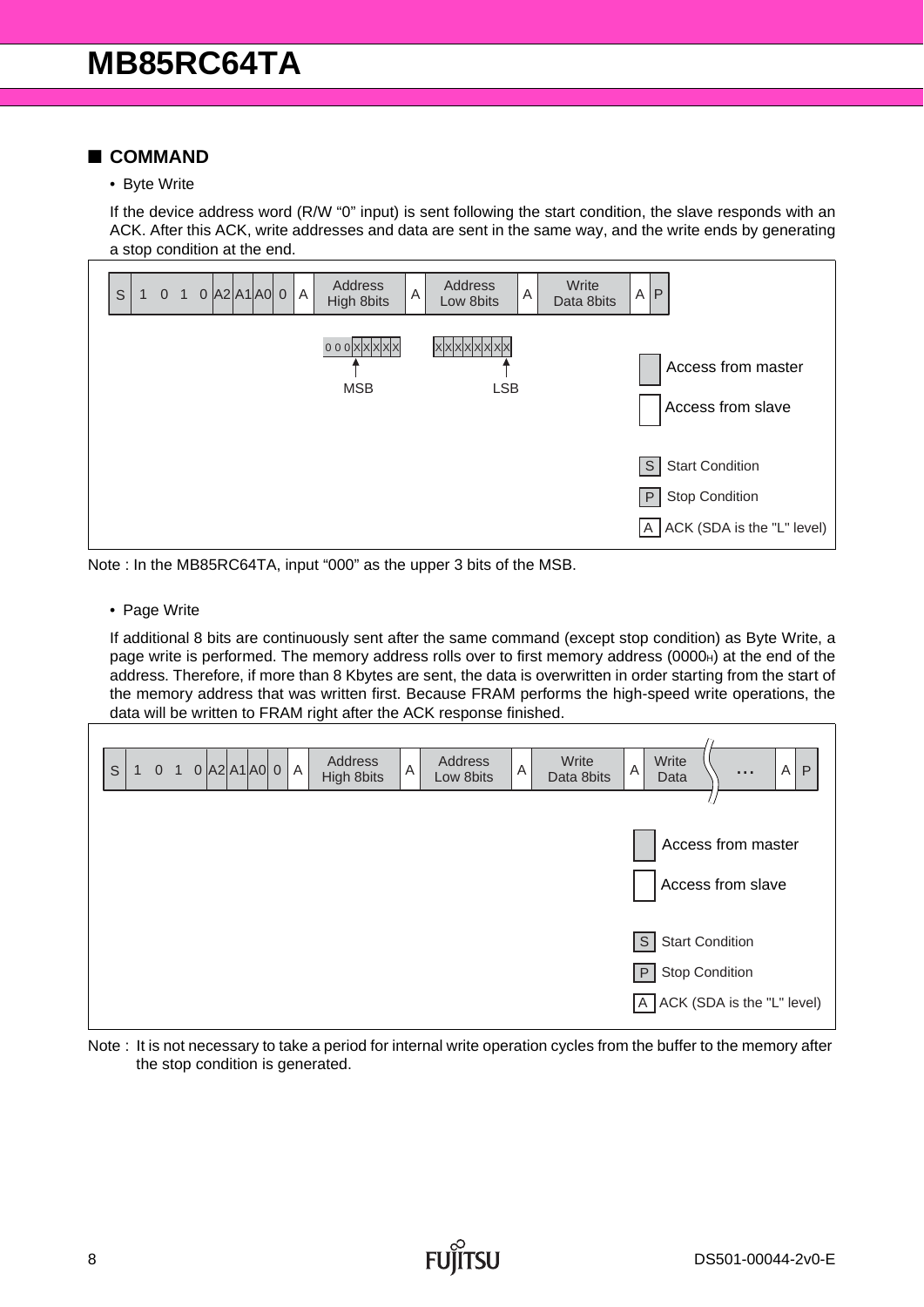#### • Current Address Read

When the previous write or read operation finishes successfully up to the stop condition and assumes the last accessed address is "n", then the address at "n+1" is read by sending the following command unless turning the power off. If the memory address is last address, the address counter will roll over to 0000H. The current address in memory address buffer is undefined immediately after the power is turned on.



#### • Random Read

The one byte of data from the memory address saved in the memory address buffer can be read out synchronously to SCL by specifying the address in the same way as for a write, and then issuing another start condition and sending the Device Address Word (R/W "1" input).

The final NACK is issued by the receiver that receives the data. In this case, this bit is issued by the master side.

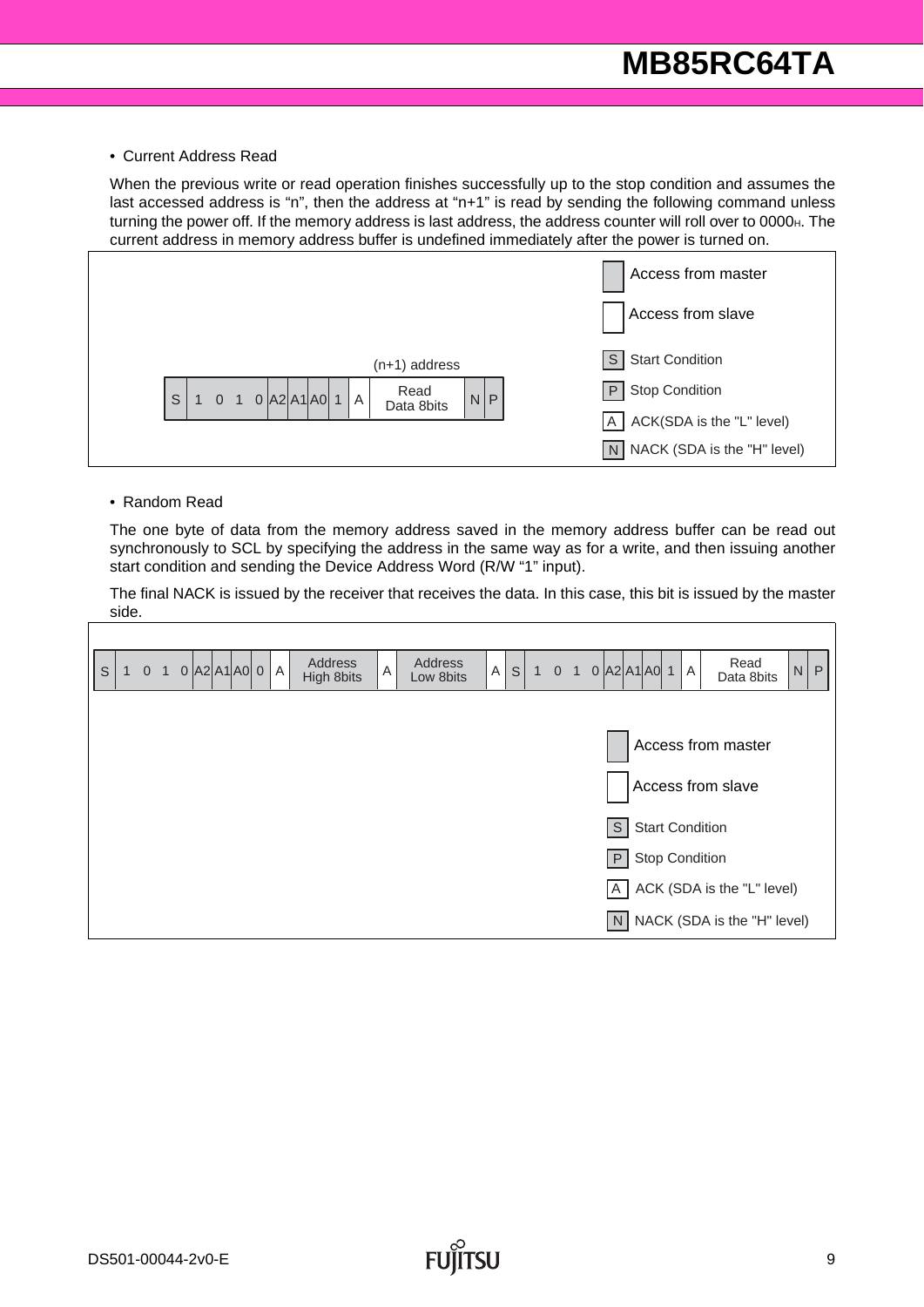• Sequential Read

Data can be received continuously following the Device address word (R/W "1" input) after specifying the address in the same way as for Random Read. If the read reaches the end of address, the internal read address automatically rolls over to first memory address 0000<sub>H</sub> and keeps reading.



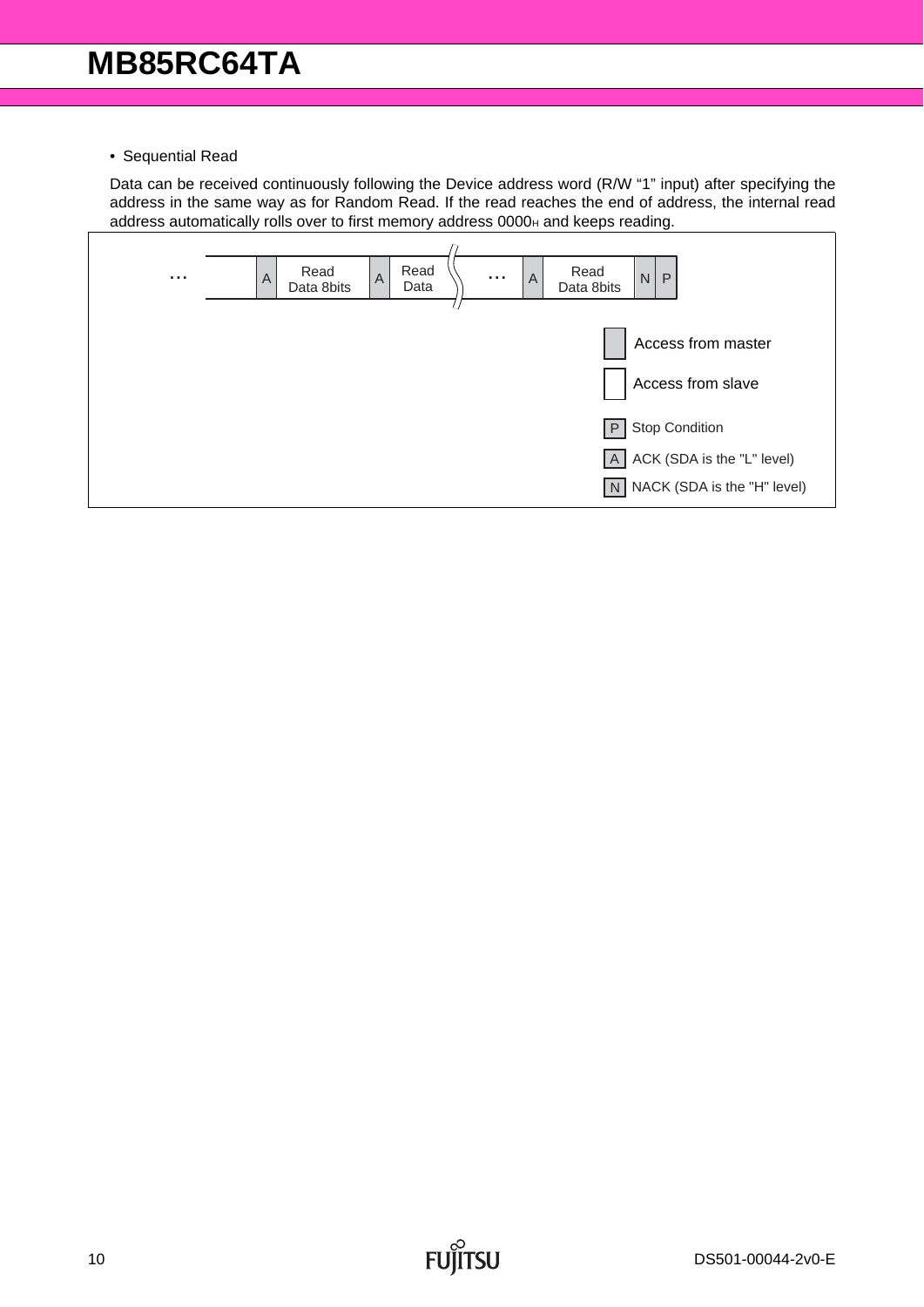• High Speed Mode

MB85RC64TA supports High Speed mode up to 3.4 MHz. By sending an entry command (0000 1XXX) after start condition from the master side, it informs to the slave that the data transmission with High Speed mode will start.

Since there is no slave side which is allowed to respond to this entry command, NACK response continues from the slave side. After the master side recognizes this NACK response, the master side changes its state to High Speed mode and enables the bidirectional communication up to 3.4 MHz.

By sending Stop condition, it exits out of the state in High Speed communication.

| Byte Write @High Speed Mode                    |                                                                                                                                                                                                                                      |  |  |  |  |  |  |  |  |
|------------------------------------------------|--------------------------------------------------------------------------------------------------------------------------------------------------------------------------------------------------------------------------------------|--|--|--|--|--|--|--|--|
| S<br>$0001$ $X$ $X$ $X$<br>$\overline{0}$      | <b>Address</b><br>Write<br><b>Address</b><br>A<br>$N$ S<br>$1 \quad 0 \quad 1$<br>$0$ $ A2 A1 A0 0$<br>$\overline{A}$<br>Α<br>$A$ $P$<br>High 8bits<br>Low 8bits<br>Data 8bits                                                       |  |  |  |  |  |  |  |  |
|                                                | Page Write @High Speed Mode                                                                                                                                                                                                          |  |  |  |  |  |  |  |  |
| 0 0 0 0 1 X X X N S 1 0 1<br>S                 | <b>Address</b><br><b>Address</b><br>Write<br>Write<br>A<br>$A$ $P$<br>$0$ $ A2 A1 A0 0$<br>A<br>Α<br>Α<br>.<br>High 8bits<br>Low 8bits<br>Data 8bits<br>Data                                                                         |  |  |  |  |  |  |  |  |
| Current Address Read @High Speed Mode          |                                                                                                                                                                                                                                      |  |  |  |  |  |  |  |  |
| $\mathsf S$<br>0 0 0 1 X X X<br>$\overline{0}$ | Read<br>N P<br>N S 1 0 1 0 A 2 A 1 A 0 1<br>A<br>Data 8bits                                                                                                                                                                          |  |  |  |  |  |  |  |  |
| Random Address Read @High Speed Mode           |                                                                                                                                                                                                                                      |  |  |  |  |  |  |  |  |
| S<br>$\overline{0}$                            | Address<br>Address<br>Read<br>$0$ 0 0 1 X X X N S 1 0 1 0 A 2 A 1 A 0 0 A<br>1 0 1 0 $ A2 A1 A0 1 A$<br>$\vert$ S<br>Αl<br>N<br>P<br>A<br><b>High 8bits</b><br>Low 8bits<br>Data 8bits                                               |  |  |  |  |  |  |  |  |
| Sequential Read @High Speed Mode               |                                                                                                                                                                                                                                      |  |  |  |  |  |  |  |  |
| S                                              | Address<br>Address<br>Read<br>$0$ 0 0 0 1 X X X N S 1 0 1 0 A2 A1 A0 0 A<br>$0$ $ A2 A1 A0 1$<br>A<br>S<br>$\overline{A}$<br>A<br>$\mathbf{1}$<br>$\overline{0}$<br>$\bigoplus$<br>A<br><b>High 8bits</b><br>Low 8bits<br>Data 8bits |  |  |  |  |  |  |  |  |
|                                                |                                                                                                                                                                                                                                      |  |  |  |  |  |  |  |  |
|                                                | Read<br>Read<br>Read<br>A<br>A<br>N<br>$\overline{A}$<br>P<br>Data 8bits<br>Data 8bits<br>Data                                                                                                                                       |  |  |  |  |  |  |  |  |
|                                                |                                                                                                                                                                                                                                      |  |  |  |  |  |  |  |  |
|                                                | Access from master                                                                                                                                                                                                                   |  |  |  |  |  |  |  |  |
| <b>Fast Mode</b>                               | <b>High Speed Mode</b><br><b>Standard Mode</b><br>Access from slave                                                                                                                                                                  |  |  |  |  |  |  |  |  |
|                                                | <b>Fast Mode Plus</b><br> s <br><b>Start Condition</b>                                                                                                                                                                               |  |  |  |  |  |  |  |  |
|                                                | <b>P</b> Stop Condition                                                                                                                                                                                                              |  |  |  |  |  |  |  |  |
| ACK(SDA is the "L" level)<br>$\boxed{A}$<br>A  |                                                                                                                                                                                                                                      |  |  |  |  |  |  |  |  |
|                                                | NACK(SDA is the "H" level)<br>N<br>$\mathsf{N}$                                                                                                                                                                                      |  |  |  |  |  |  |  |  |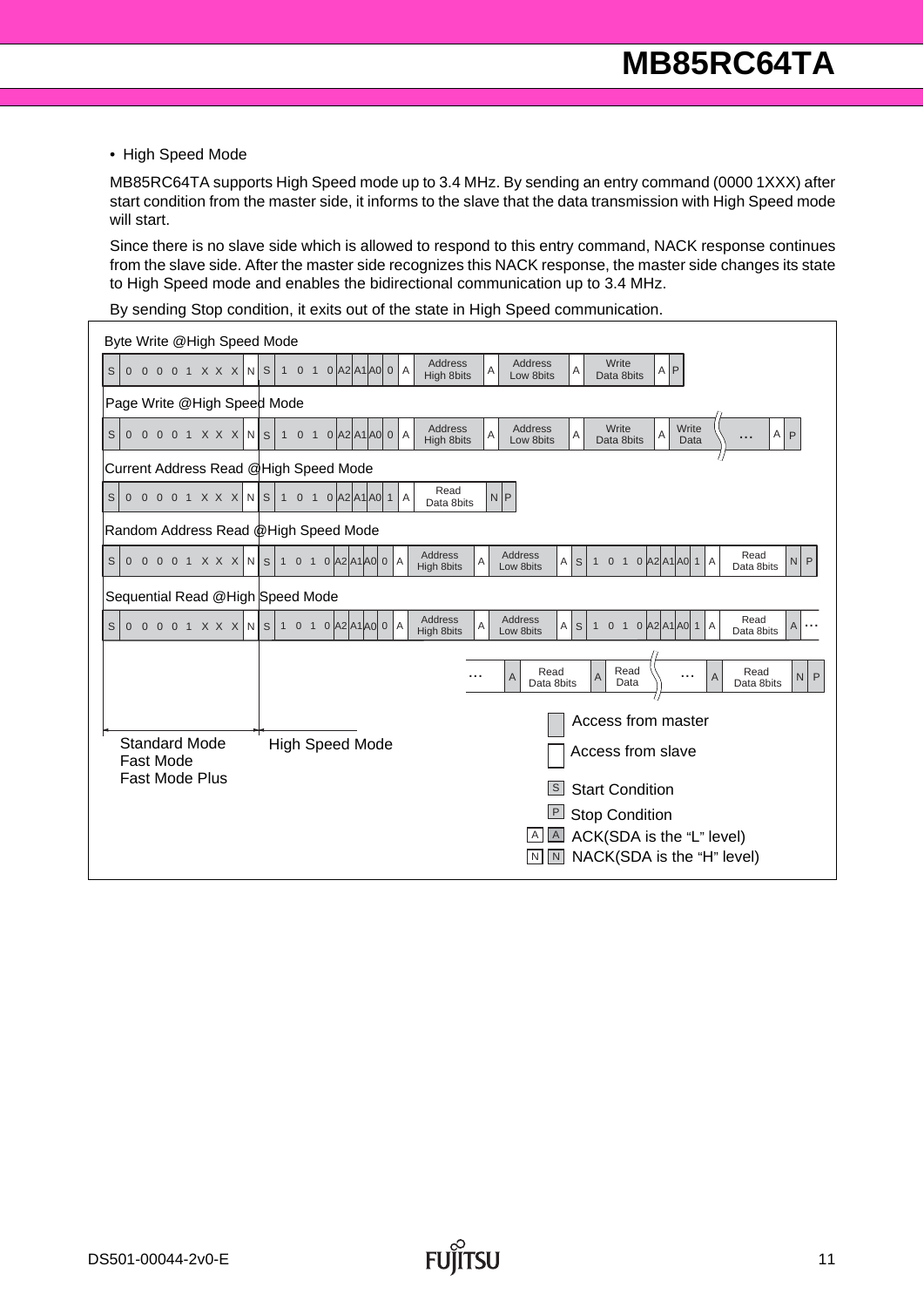• Sleep Mode

MB85RC64TA provides Sleep mode which reduces less current consumption than Standby mode, by stooping the internal regulator circuits. Following sequences enable the Sleep mode transition.

<Transition to Sleep mode>

- a) The master sends start condition followed by F8H.
- b) After ACK response from slave, the master sends the device address word. In this device address word, Read/Write code are Don't care.
- c) After ACK response from slave, the master re-sends the start condition followed by 86<sup>H</sup>.
- d) The slave moves to Sleep mode after ACK response to the master.

| $\mathsf S$ |  |  |  |  |  | 1 1 1 1 0 0 0 A 1 0 1 0 A 2 A 1 A 0 R W A S 1 0 0 0 0 1 1 0 |  |                 |                        |  |  | A                  | $\mathsf{P}$              |  |
|-------------|--|--|--|--|--|-------------------------------------------------------------|--|-----------------|------------------------|--|--|--------------------|---------------------------|--|
|             |  |  |  |  |  |                                                             |  |                 |                        |  |  | Access from master |                           |  |
|             |  |  |  |  |  |                                                             |  |                 | Access from slave      |  |  |                    |                           |  |
|             |  |  |  |  |  |                                                             |  | l S             | <b>Start Condition</b> |  |  |                    |                           |  |
|             |  |  |  |  |  |                                                             |  | $\mathsf{P}'$   | <b>Stop Condition</b>  |  |  |                    |                           |  |
|             |  |  |  |  |  |                                                             |  | $\vert A \vert$ |                        |  |  |                    | ACK(SDA is the "L" level) |  |

Even if the MB85RC64TA stays in the Sleep mode, SDA and SCL signals are monitored. Following sequences enable the transition to Standby mode after recovery time ( $t_{\text{Rec}}$ ) of internal regulator circuits.

<Exit from Sleep mode>

- a) The master sends start condition followed by device address word.
- In this device address word, Read/Write code are Don't care.
- b) At the rising edge of 9th clock from start condition, an internal regulator starts to operate its recovery sequence.
- c) After the recovery time ( $t_{REC}$ ) passed, standby mode enabled.

After returning to Standby mode, reading and writing are enabled by sending each command starts with start condition.

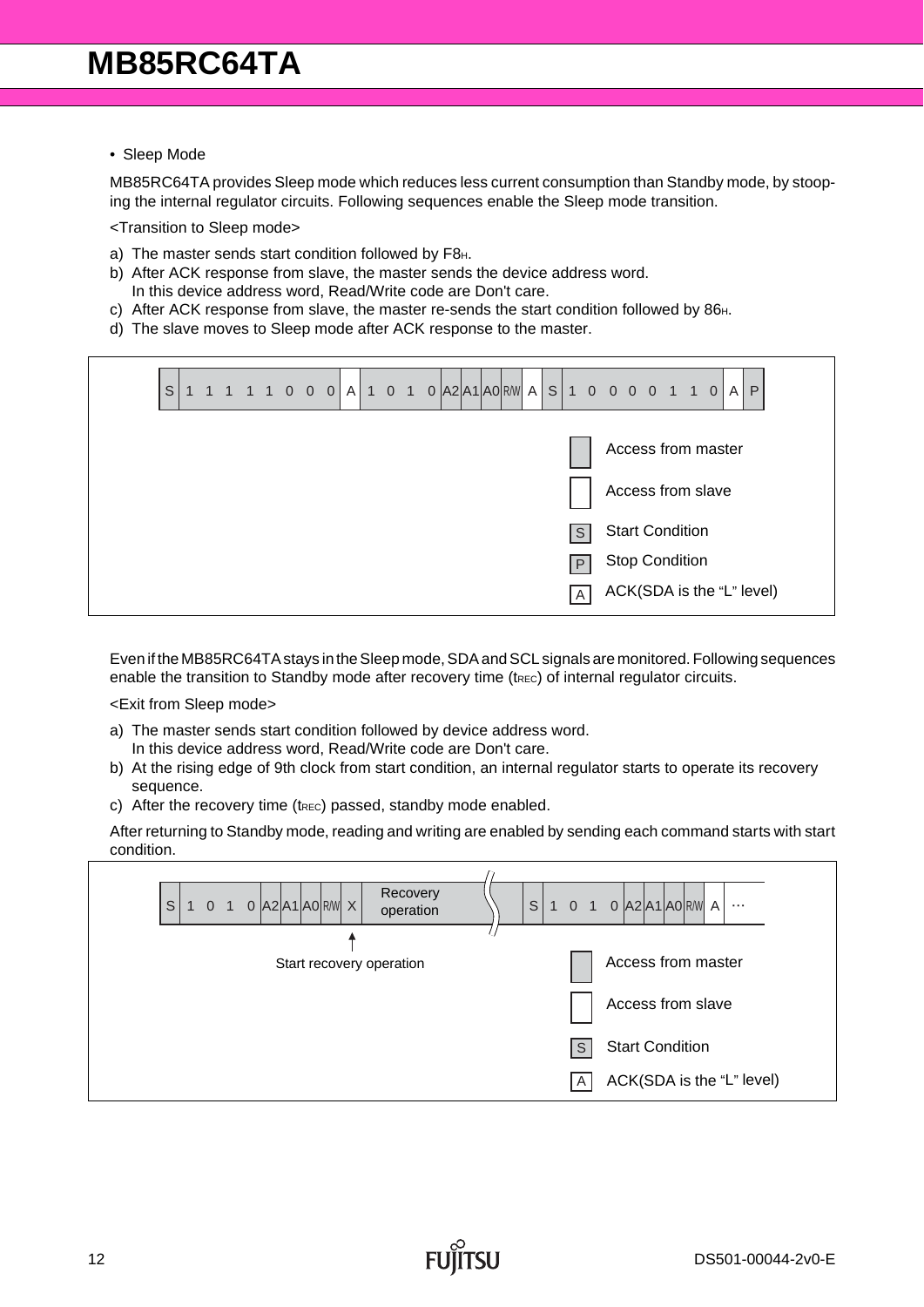#### • Device ID

The Device ID command reads fixed Device ID. The size of Device ID is 3 bytes and consists of manufacturer ID and product ID. The Device ID is read-only and can be read out by following sequences.

- a) The master sends the Reserved Slave ID F8H after the START condition.
- b) The master sends the device address word after the ACK response from the slave. In this device address word, R/W code are "Don't care".
- c) The master re-sends the START condition followed by the Reserved Slave ID F9 $\text{H}$  after the ACK response from the slave.
- d) The master read out the Device ID succeedingly in order of Data Byte 1st / 2nd / 3rd after the ACK response from the slave.
- e) The master responds the NACK (SDA is the "H" level) after reading 3 bytes of the Device ID. In case the master respond the ACK after reading 3 bytes of the Device ID, the master re-reading the Device ID from the 1st byte.

| <b>Reserved</b><br>Slave ID A 1 0 1 0 A2 A1 A0 $\left \left \left \mathbf{A}\right \right $ 5<br>lS<br>$(F8_H)$ | <b>Reserved</b><br>Slave ID<br> A<br>1st<br>$(F9_H)$ | Data Byte $_A$ Data Byte $_A$ Data Byte $_N$ P<br>2 <sub>nd</sub><br>3rd |  |  |  |  |  |  |  |
|-----------------------------------------------------------------------------------------------------------------|------------------------------------------------------|--------------------------------------------------------------------------|--|--|--|--|--|--|--|
| Access from master                                                                                              |                                                      |                                                                          |  |  |  |  |  |  |  |
|                                                                                                                 | Access from slave                                    |                                                                          |  |  |  |  |  |  |  |
| S Start Condition                                                                                               |                                                      |                                                                          |  |  |  |  |  |  |  |
|                                                                                                                 |                                                      | P Stop Condition                                                         |  |  |  |  |  |  |  |
|                                                                                                                 |                                                      | $A$ ACK (SDA is the "L" level)                                           |  |  |  |  |  |  |  |
|                                                                                                                 |                                                      | $\left  N \right $ NACK (SDA is the "H" level)                           |  |  |  |  |  |  |  |
| Data Byte 1st                                                                                                   | Data Byte 2nd                                        | Data Byte 3rd                                                            |  |  |  |  |  |  |  |
| Manufacture $ID = 00A_H$                                                                                        |                                                      | Product $ID = 358H$                                                      |  |  |  |  |  |  |  |
| 11<br>10<br>9<br>5<br>8<br>6<br>4                                                                               | 3<br>2<br>11<br>9<br>8<br>$\Omega$<br>10             | 3<br>6<br>5<br>2<br>$\Omega$<br>4                                        |  |  |  |  |  |  |  |
| Fujitsu Semiconductor                                                                                           | Density = $3H$                                       | Proprietary use                                                          |  |  |  |  |  |  |  |
| 0<br>0<br>0<br>$\Omega$<br>0<br>0<br>0<br>0                                                                     | 0<br>0<br>0<br>0.                                    | 0<br>0<br>0<br>0<br>0                                                    |  |  |  |  |  |  |  |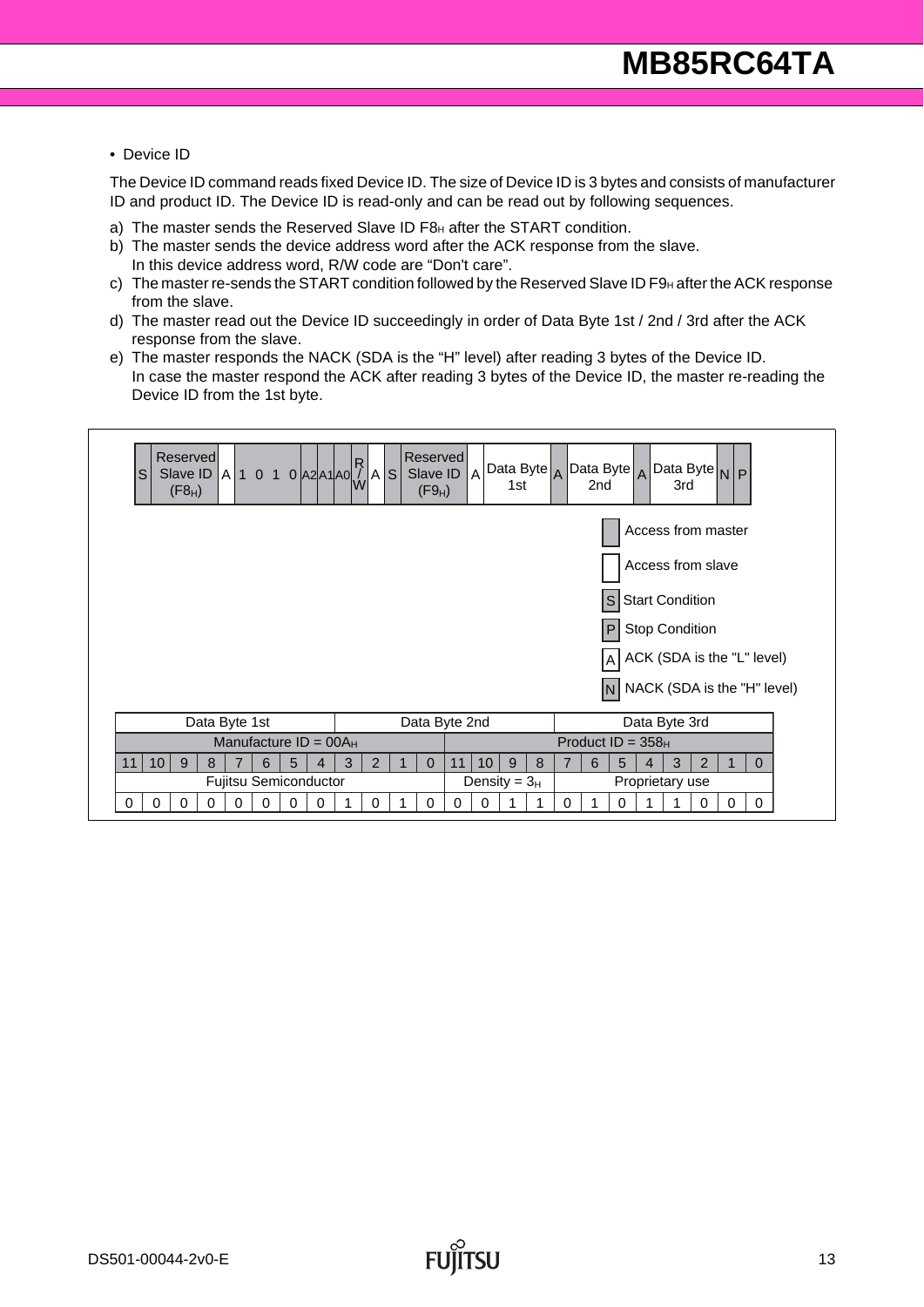### ■ **SOFTWARE RESET SEQUENCE OR COMMAND RETRY**

In case the malfunction has occurred after power on, the master side stopped the I2C communication during processing, or unexpected malfunction has occurred, execute the following (1) software recovery sequence just before each command, or (2) retry command just after failure of each command.

#### **(1) Software Reset Sequence**

Since the slave side may be outputting "L" level, do not force to drive "H" level, when the master side drives the SDA port. This is for preventing a bus conflict. The additional hardware is not necessary for this software reset sequence.



#### **(2) Command Retry**

Command retry is useful to recover from failure response during I2C communication.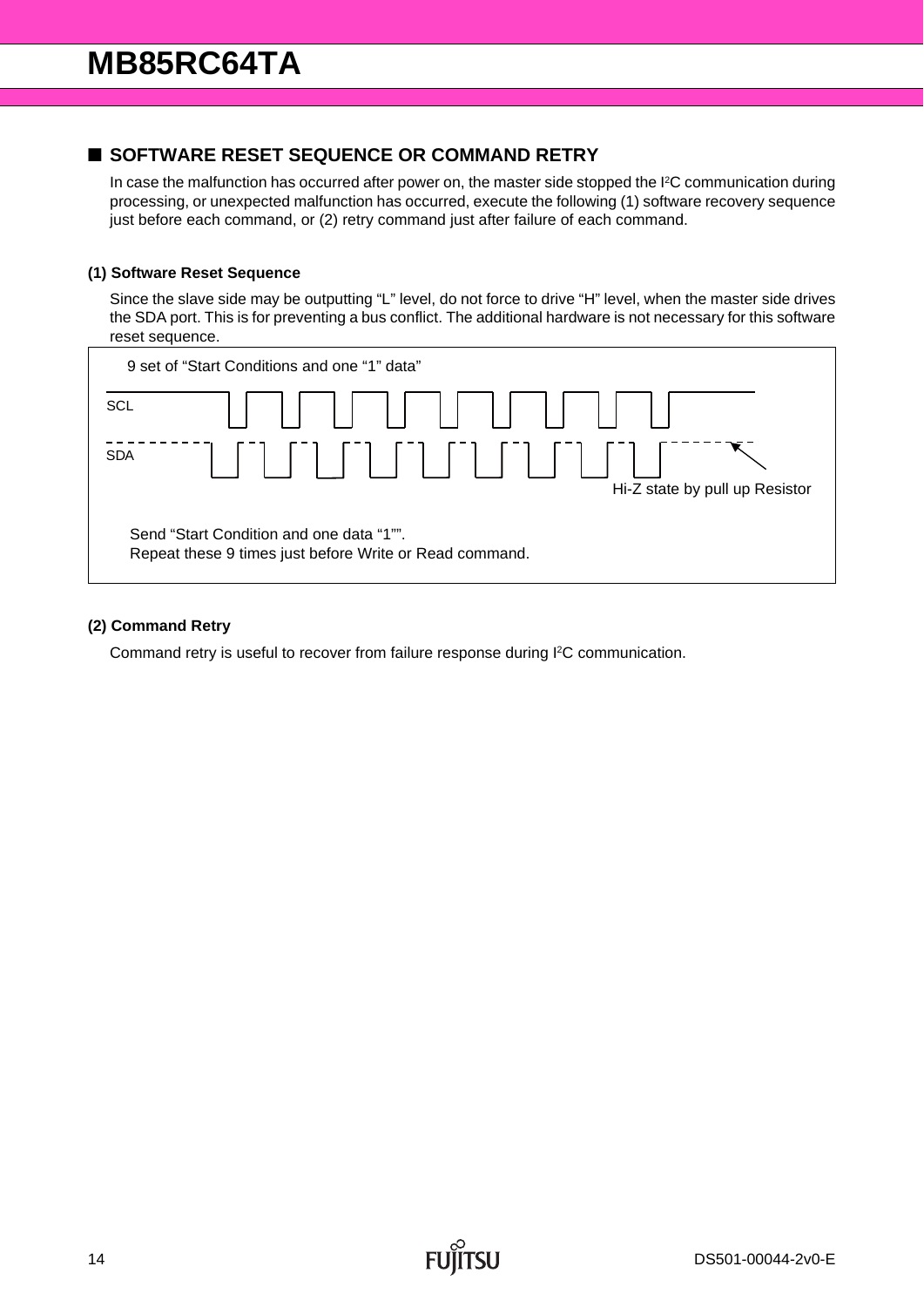#### ■ **ABSOLUTE MAXIMUM RATINGS**

| <b>Parameter</b>              | <b>Symbol</b>   | Rating | <b>Unit</b>                   |              |  |
|-------------------------------|-----------------|--------|-------------------------------|--------------|--|
|                               |                 | Min    | <b>Max</b>                    |              |  |
| Power supply voltage*         | V <sub>DD</sub> | $-0.5$ | $+4.0$                        |              |  |
| Input voltage*                | Vіn             | $-0.5$ | $V_{DD} + 0.5$ ( $\leq 4.0$ ) |              |  |
| Output voltage*               | Vout            | $-0.5$ | $V_{DD} + 0.5$ ( $\leq 4.0$ ) |              |  |
| Operation ambient temperature | Тa              | $-40$  | $+85$                         | ்ட           |  |
| Storage temperature           | Tstg            | $-55$  | $+125$                        | $^{\circ}$ C |  |

\*: These parameters are based on the condition that VSS is 0 V.

WARNING: Semiconductor devices can be permanently damaged by application of stress (voltage, current, temperature, etc.) in excess of absolute maximum ratings. Do not exceed these ratings.

#### ■ **RECOMMENDED OPERATING CONDITIONS**

| <b>Parameter</b>                            | Symbol |       | Unit |       |         |  |
|---------------------------------------------|--------|-------|------|-------|---------|--|
|                                             |        | Min   | Typ  | Max   |         |  |
| Power supply voltage*1                      | Vdd    | 1.8   | 3.3  | 3.6   |         |  |
| Operation ambient temperature <sup>*2</sup> |        | $-40$ |      | $+85$ | $\circ$ |  |

\*1: These parameters are based on the condition that VSS is 0 V.

\*2: Ambient temperature when only this device is working. Please consider it to be the almost same as the package surface temperature.

WARNING: The recommended operating conditions are required in order to ensure the normal operation of the semiconductor device. All of the device's electrical characteristics are warranted when the device is operated within these ranges.

> Always use semiconductor devices within their recommended operating condition ranges. Operation outside these ranges may adversely affect reliability and could result in device failure. No warranty is made with respect to uses, operating conditions, or combinations not represented on the data sheet. Users considering application outside the listed conditions are advised to contact their representatives beforehand.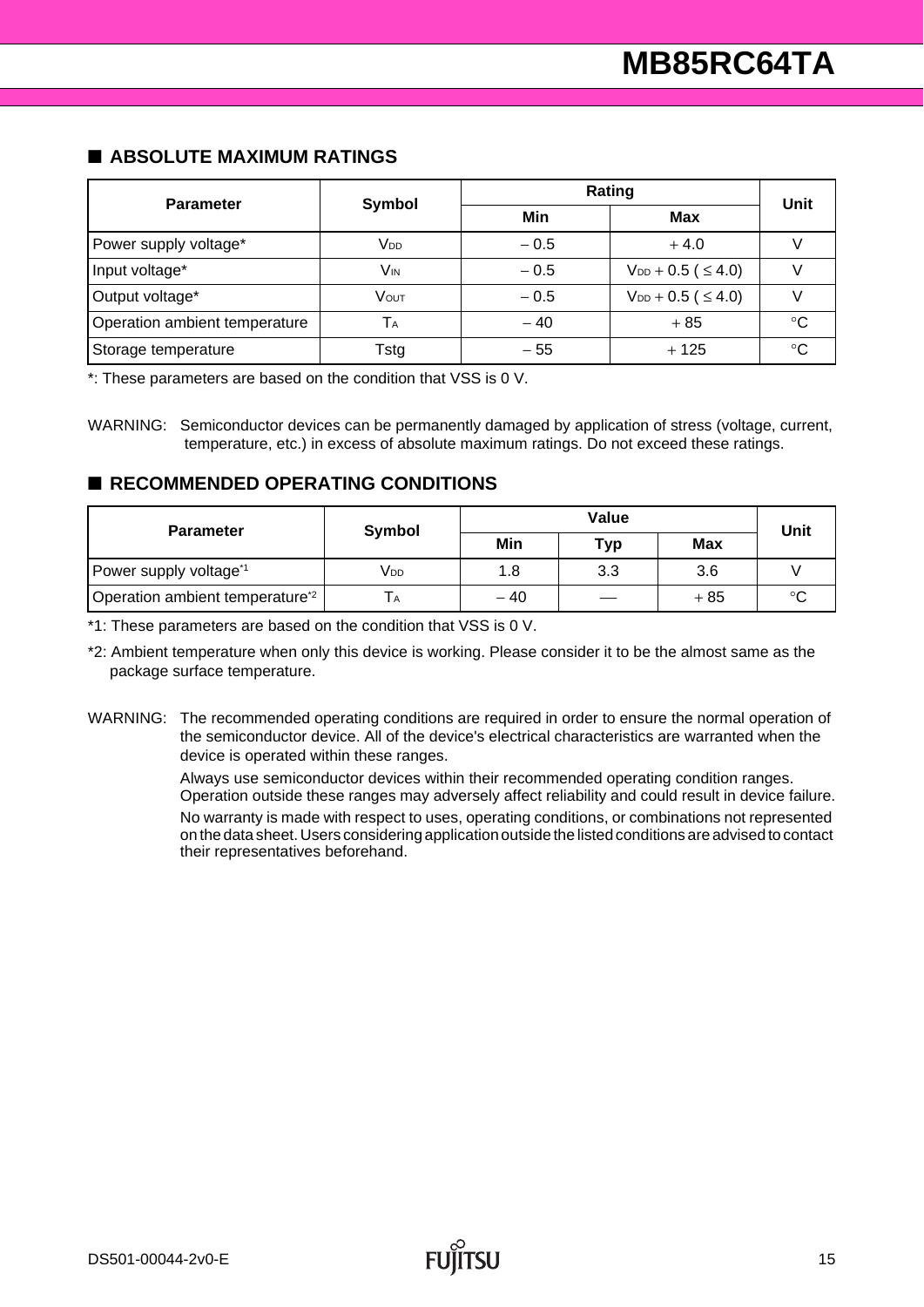# ■ **ELECTRICAL CHARACTERISTICS**

# **1. DC Characteristics**

#### (within recommended operating conditions)

| <b>Parameter</b>                     | <b>Symbol</b>          | <b>Condition</b>                                                                                           |                       |                | Unit                |           |
|--------------------------------------|------------------------|------------------------------------------------------------------------------------------------------------|-----------------------|----------------|---------------------|-----------|
|                                      |                        |                                                                                                            | Min                   | <b>Typ</b>     | Max                 |           |
| Input leakage current*1              | lu                     | $V_{IN} = 0$ V to $V_{DD}$                                                                                 |                       |                |                     | μA        |
| Output leakage current* <sup>2</sup> | $ I_{LO} $             | $V_{\text{OUT}} = 0 \text{ V}$ to $V_{\text{DD}}$                                                          |                       |                |                     | μA        |
|                                      |                        | $SCL = 0.1 MHz$                                                                                            |                       | 35             |                     | μA        |
| Operating power supply<br>current    | $I_{DD}$               | $SCL = 1 MHz$                                                                                              |                       | 80             | 100                 | μA        |
|                                      |                        | $SCL = 3.4 MHz$                                                                                            |                       | 170            | 190                 | μA        |
| Standby current                      | <b>I</b> sb            | $SCL$ , $SDA = VDD$<br>A0, A1, A2, $WP = 0 V$ or<br>V <sub>DD</sub> or Open<br><b>Under Stop Condition</b> |                       | 8              | 10                  | μA        |
| Sleep current                        | <b>Izz</b>             | $SCL$ , $SDA = V_{DD}$<br>A0, A1, A2, $WP = 0 V$                                                           |                       | $\overline{4}$ | 6                   | μA        |
| "H" level input voltage              | Vıн                    | $V_{DD} = 1.8 V$ to 3.6 V                                                                                  | $V_{DD}$ $\times$ 0.7 |                | V <sub>DD</sub>     | V         |
| "L" level input voltage              | VIL                    | $V_{DD} = 1.8 V$ to 3.6 V                                                                                  | Vss                   |                | $V_{DD} \times 0.3$ | V         |
| "L" level output voltage             | <b>V</b> ol            | $I_{OL} = 3 \text{ mA}$                                                                                    |                       |                | 0.4                 | $\vee$    |
| Input resistance for                 | <b>R</b> <sub>IN</sub> | $V_{IN} = V_{IL}$ (Max)                                                                                    | 50                    |                |                     | $k\Omega$ |
| WP, A0, A1 and A2 pins               |                        | $V_{IN} = V_{IH}$ (Min)                                                                                    | 1                     |                |                     | MΩ        |

\*1: Applicable pin: SCL,SDA

\*2: Applicable pin: SDA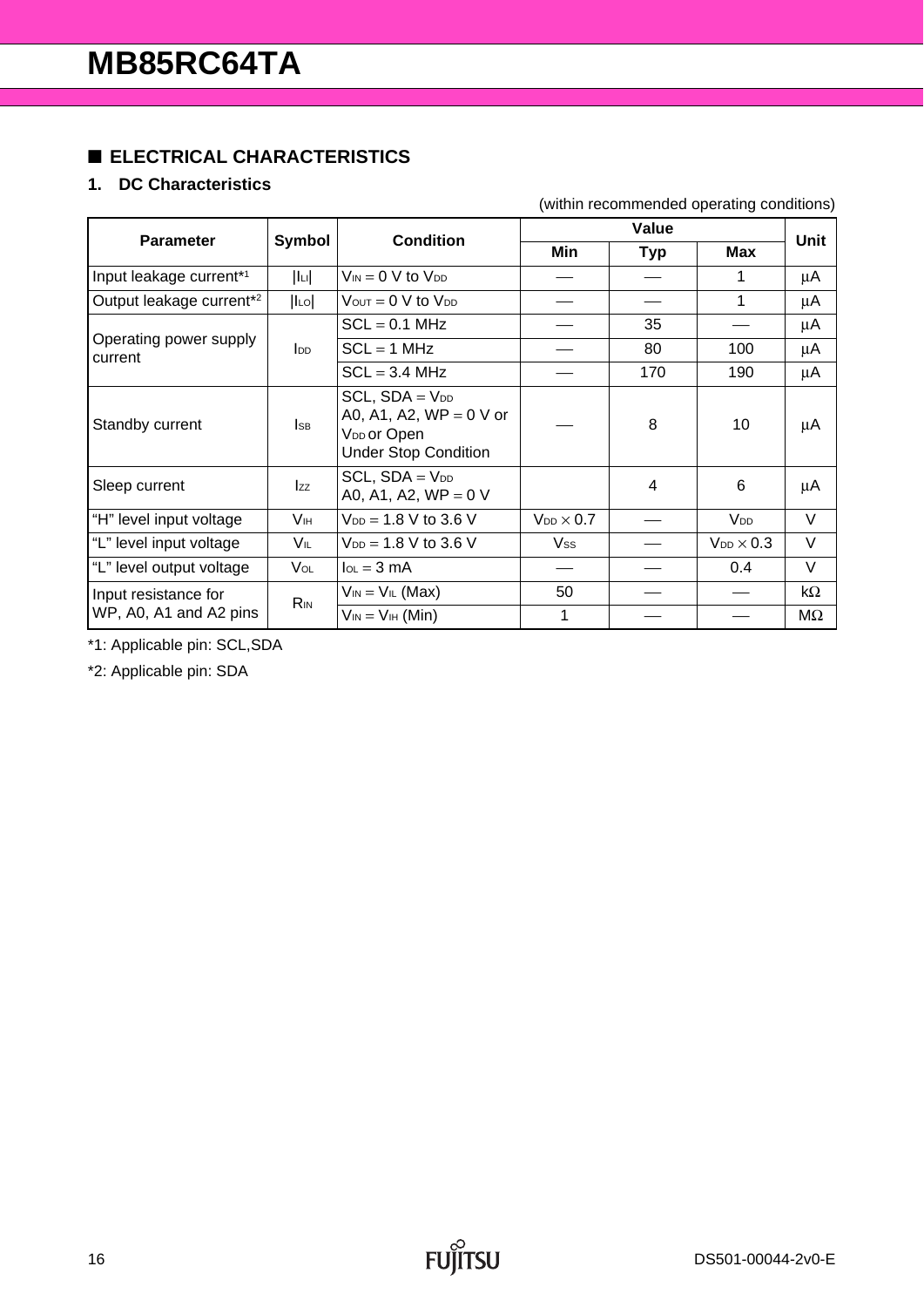#### **2. AC Characteristics**

|                                            |                     | Value       |                                |             |                  |                                 |            |                                  |                                           |             |  |
|--------------------------------------------|---------------------|-------------|--------------------------------|-------------|------------------|---------------------------------|------------|----------------------------------|-------------------------------------------|-------------|--|
| <b>Parameter</b>                           | Symbol              |             | <b>STANDARD</b><br><b>MODE</b> |             | <b>FAST MODE</b> | <b>FAST MODE</b><br><b>PLUS</b> |            | <b>HIGH SPEED</b><br><b>MODE</b> |                                           | <b>Unit</b> |  |
|                                            |                     | Min         | <b>Max</b>                     | Min         | <b>Max</b>       | Min                             | <b>Max</b> | Min                              | <b>Max</b>                                |             |  |
| <b>SCL clock frequency</b>                 | <b>FSCL</b>         | $\Omega$    | 100                            | $\Omega$    | 400              | $\Omega$                        | 1000       | $\overline{0}$                   | 3400                                      | kHz         |  |
| Clock high time                            | Тнісн               | 4000        |                                | 600         |                  | 260*1                           |            | 60                               |                                           | ns          |  |
| Clock low time                             | TLOW                | 4700        |                                | 1300        |                  | 500*2                           |            | 160                              |                                           | ns          |  |
| SCL/SDA rising time                        | $T_{\rm f}$         |             | 1000                           |             | 300              |                                 | 300        |                                  | 80                                        | ns          |  |
| SCL/SDA falling time                       | $T_f$               |             | 300                            |             | 300              |                                 | 120        |                                  | 80                                        | ns          |  |
| Start condition hold                       | THD:STA             | 4000        |                                | 600         |                  | 250                             |            | 160                              | $\qquad \qquad \overline{\qquad \qquad }$ | ns          |  |
| Start condition setup                      | T <sub>SU:STA</sub> | 4700        |                                | 600         |                  | 250                             |            | 160                              |                                           | ns          |  |
| SDA input hold                             | THD:DAT             | $\mathbf 0$ |                                | $\mathbf 0$ |                  | $\mathbf 0$                     |            | $\overline{0}$                   |                                           | ns          |  |
| SDA input setup                            | TSU:DAT             | 250         |                                | 100         |                  | 50                              |            | $15*4$                           |                                           | ns          |  |
| SDA output hold                            | TDH:DAT             | 0           |                                | 0           |                  | $\Omega$                        |            | $\overline{0}$                   |                                           | ns          |  |
| Stop condition setup                       | T <sub>su:STO</sub> | 4000        |                                | 600         |                  | 250                             |            | 160                              |                                           | ns          |  |
| SDA output access af-<br>ter SCL falling   | TAA                 |             | 3000                           |             | 900              |                                 | 450*3      |                                  | 130                                       | ns          |  |
| Pre-charge time                            | TBUF                | 4700        |                                | 1300        |                  | 500                             |            | 300                              |                                           | ns          |  |
| Noise suppression<br>time<br>(SCL and SDA) | T <sub>SP</sub>     |             | 50                             |             | 50               |                                 | 50         |                                  | 5                                         | ns          |  |

\*1: 300 ns @VDD ≤ 2.7 V

\*2: 600 ns @VDD ≤ 2.7 V

\*3: 550 ns @VDD ≤ 2.7 V

\*4: 20 ns @VDD ≤ 2.7 V

AC characteristics were measured under the following measurement conditions.

| Power supply voltage                                 | : 1.8 V to 3.6 V         |  |  |  |  |  |
|------------------------------------------------------|--------------------------|--|--|--|--|--|
| Operation ambient temperature : $-40$ °C to $+85$ °C |                          |  |  |  |  |  |
| Input voltage magnitude                              | : Vss to V <sub>DD</sub> |  |  |  |  |  |
| Input rising time                                    | $:5$ ns                  |  |  |  |  |  |
| Input falling time                                   | $:5$ ns                  |  |  |  |  |  |
| Input judge level                                    | : $V_{DD}/2$             |  |  |  |  |  |
| Output judge level                                   | : $V_{DD}/2$             |  |  |  |  |  |
| Output load capacitance                              | : $100 pF$               |  |  |  |  |  |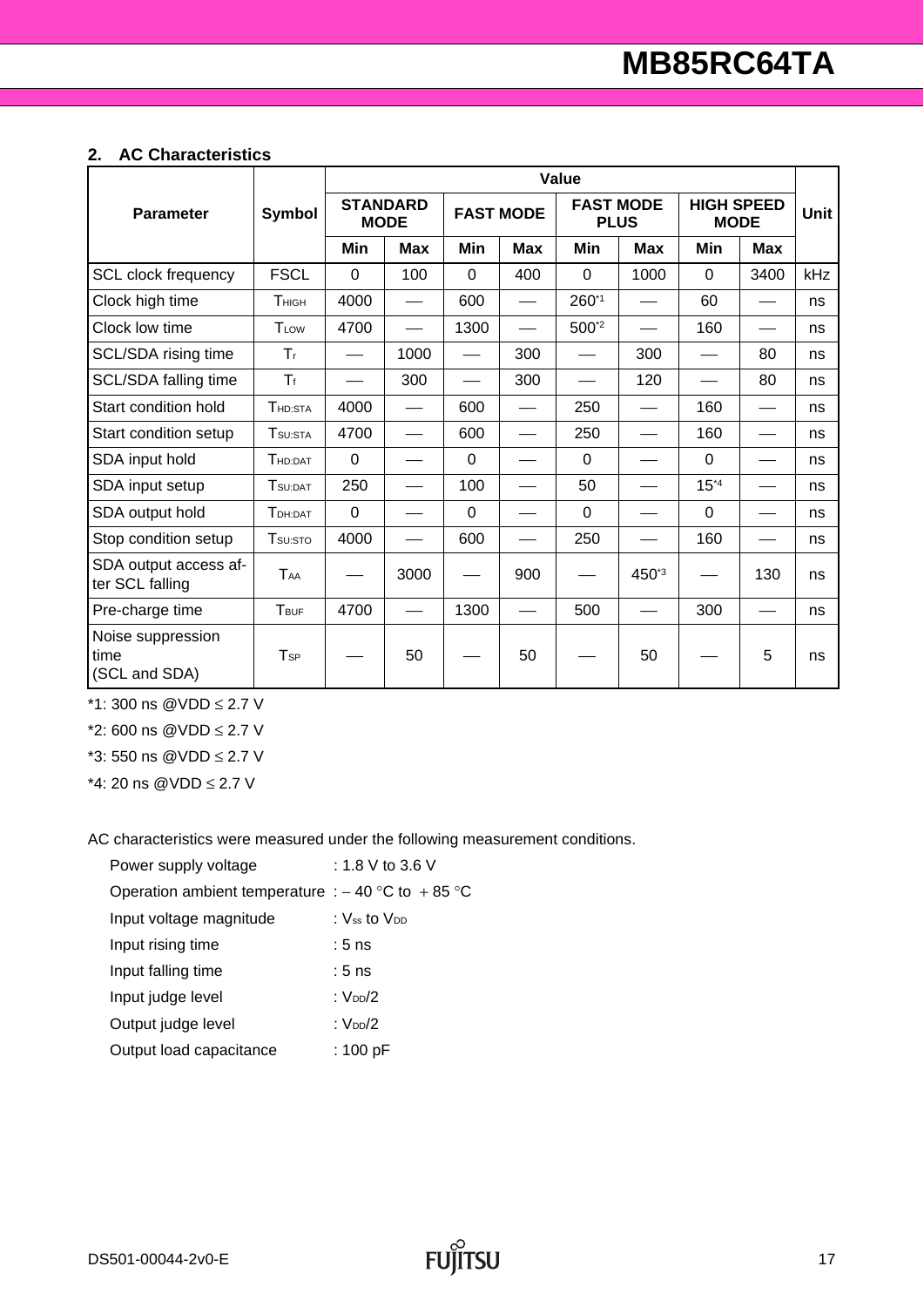## **3. AC Timing Definitions**



#### **4. Pin Capacitance**

| <b>Parameter</b>  | Symbol          | <b>Conditions</b>         |     | Unit |            |    |  |
|-------------------|-----------------|---------------------------|-----|------|------------|----|--|
|                   |                 |                           | Min | Typ  | <b>Max</b> |    |  |
| I/O capacitance   | $C_{VQ}$        | $V_{DD} = 3.3 V$          |     |      |            | рF |  |
| Input capacitance | $C_{\text{IN}}$ | f = 1 MHz, $T_A = +25$ °C |     |      |            | pF |  |

#### **5. AC Test Load Circuit**

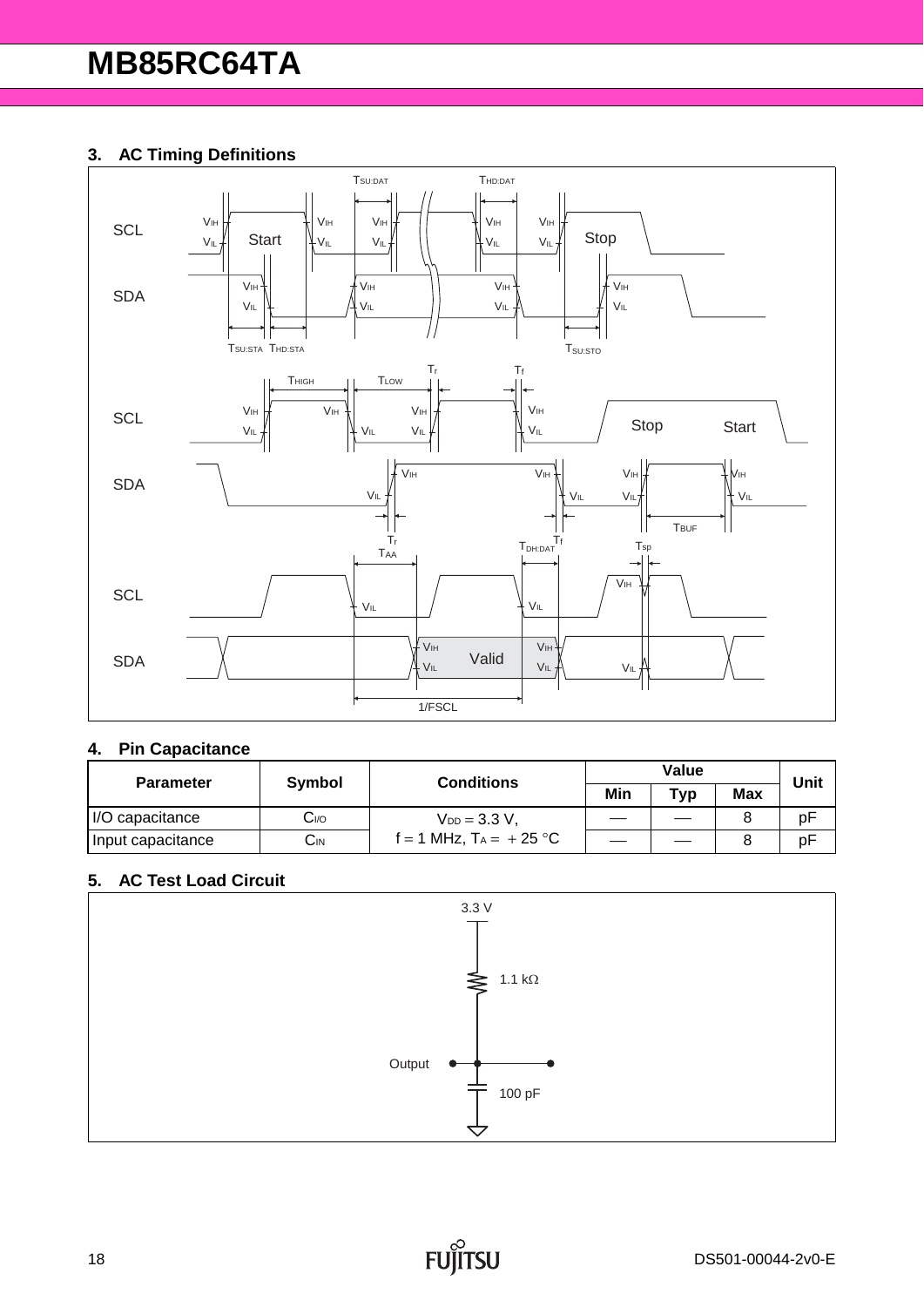# **MB85RC64TA**



| <b>Parameter</b>                           |                  | Value | Unit       |      |  |
|--------------------------------------------|------------------|-------|------------|------|--|
|                                            | Symbol           | Min   | <b>Max</b> |      |  |
| SDA, SCL level hold time during power down | tpd              | 85    |            | ns   |  |
| SDA, SCL level hold time during power up   | tpu              | 250   |            | μs   |  |
| Power supply rising time                   | tr               | 0.05  |            | ms/V |  |
| Power supply falling time                  | tf               | 0.1   |            | ms/V |  |
| Internal regulator recovery time           | t <sub>REC</sub> |       | 400        | μs   |  |

If the device does not operate within the specified conditions of read cycle, write cycle or power on/off sequence, memory data can not be guaranteed.

#### ■ **FRAM CHARACTERISTICS**

| <b>Item</b>                  | Min        | Max                                         | Unit  | <b>Parameter</b>                                               |
|------------------------------|------------|---------------------------------------------|-------|----------------------------------------------------------------|
| Read/Write Endurance*1       | $10^{13}$  |                                             |       | Times/byte   Operation Ambient Temperature $Ta = +85^{\circ}C$ |
| 10                           |            | Operation Ambient Temperature $Ta = +85$ °C |       |                                                                |
| Data Retention* <sup>2</sup> | 95         |                                             | Years | Operation Ambient Temperature $Ta = +55^{\circ}C$              |
|                              | $\geq 200$ |                                             |       | Operation Ambient Temperature $Ta = +35$ °C                    |

\*1 : Total number of reading and writing defines the minimum value of endurance, as an FRAM memory operates with destructive readout mechanism.

\*2 : Minimum values define retention time of the first reading/writing data right after shipment, and these values are calculated by qualification results.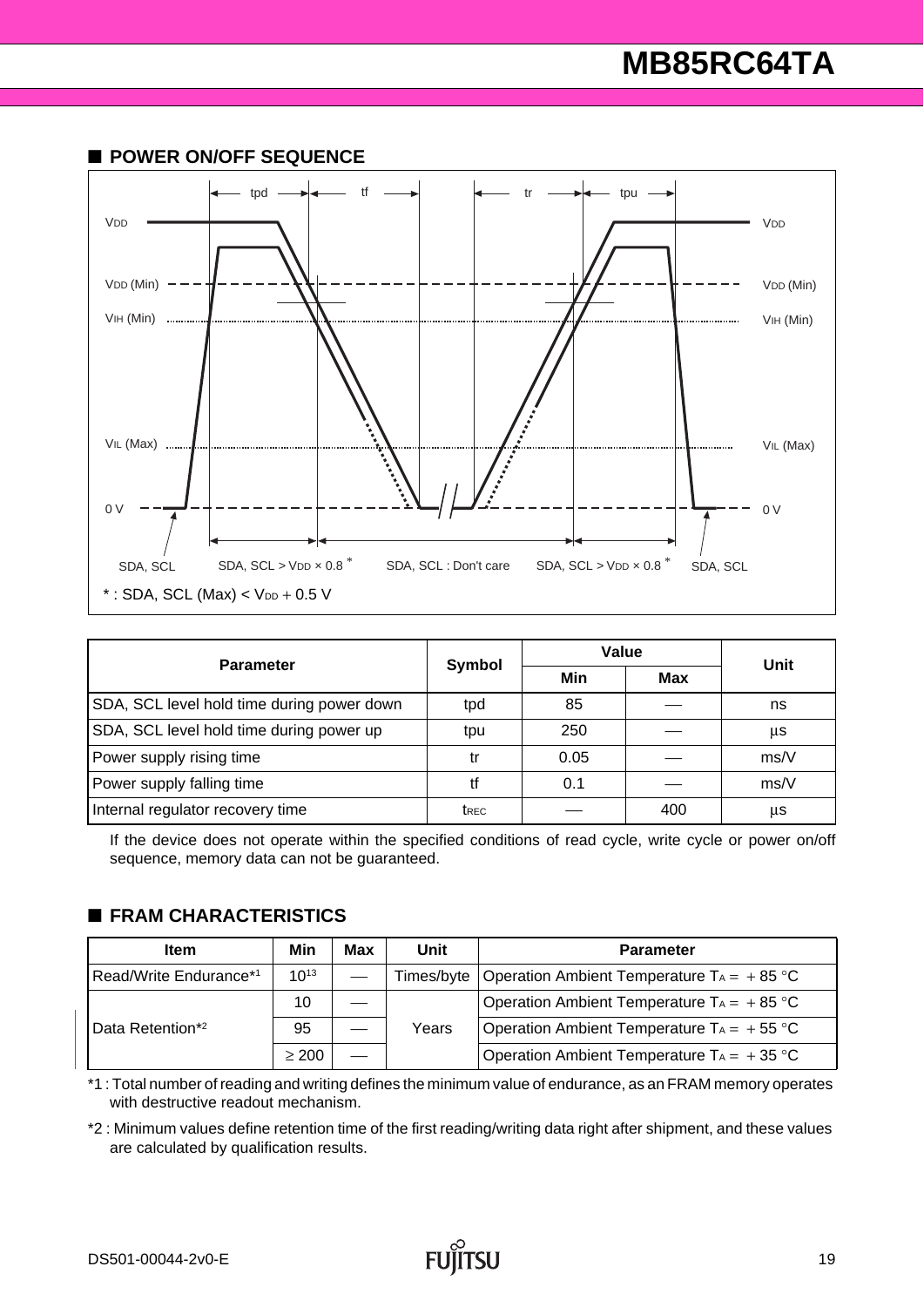#### ■ **NOTE ON USE**

- We recommend programming of the device after reflow. Data written before reflow cannot be guaranteed.
- During the access period from the start condition to the stop condition, keep the level of WP, A0, A1 and A2 pins to the "H" level or the "L" level.

### ■ **ESD AND LATCH-UP**

| Test                                                                | <b>DUT</b>           | <b>Value</b> |
|---------------------------------------------------------------------|----------------------|--------------|
| ESD HBM (Human Body Model)<br>JESD22-A114 compliant                 |                      | ≥  2000 V    |
| ESD MM (Machine Model)<br>JESD22-A115 compliant                     |                      | $≥$  200 V   |
| <b>ESD CDM (Charged Device Model)</b><br>JESD22-C101 compliant      | MB85RC64TAPNF-G-BDE1 | ≥  1000 V    |
| Latch-Up (I-test)<br>JESD78 compliant                               |                      |              |
| Latch-Up (V <sub>supply</sub> overvoltage test)<br>JESD78 compliant |                      |              |
| Latch-Up (Current Method)<br>Proprietary method                     |                      |              |
| Latch-Up (C-V Method)<br>Proprietary method                         |                      | ≥  200 V     |

• Current method of Latch-Up Resistance Test



Note : The voltage VIN is increased gradually and the current IIN of 300 mA at maximum shall flow. Confirm the latch up does not occur under  $I_{IN} = \pm 300$  mA. In case the specific requirement is specified for I/O and I<sub>IN</sub> cannot be 300 mA, the voltage shall be increased to the level that meets the specific requirement.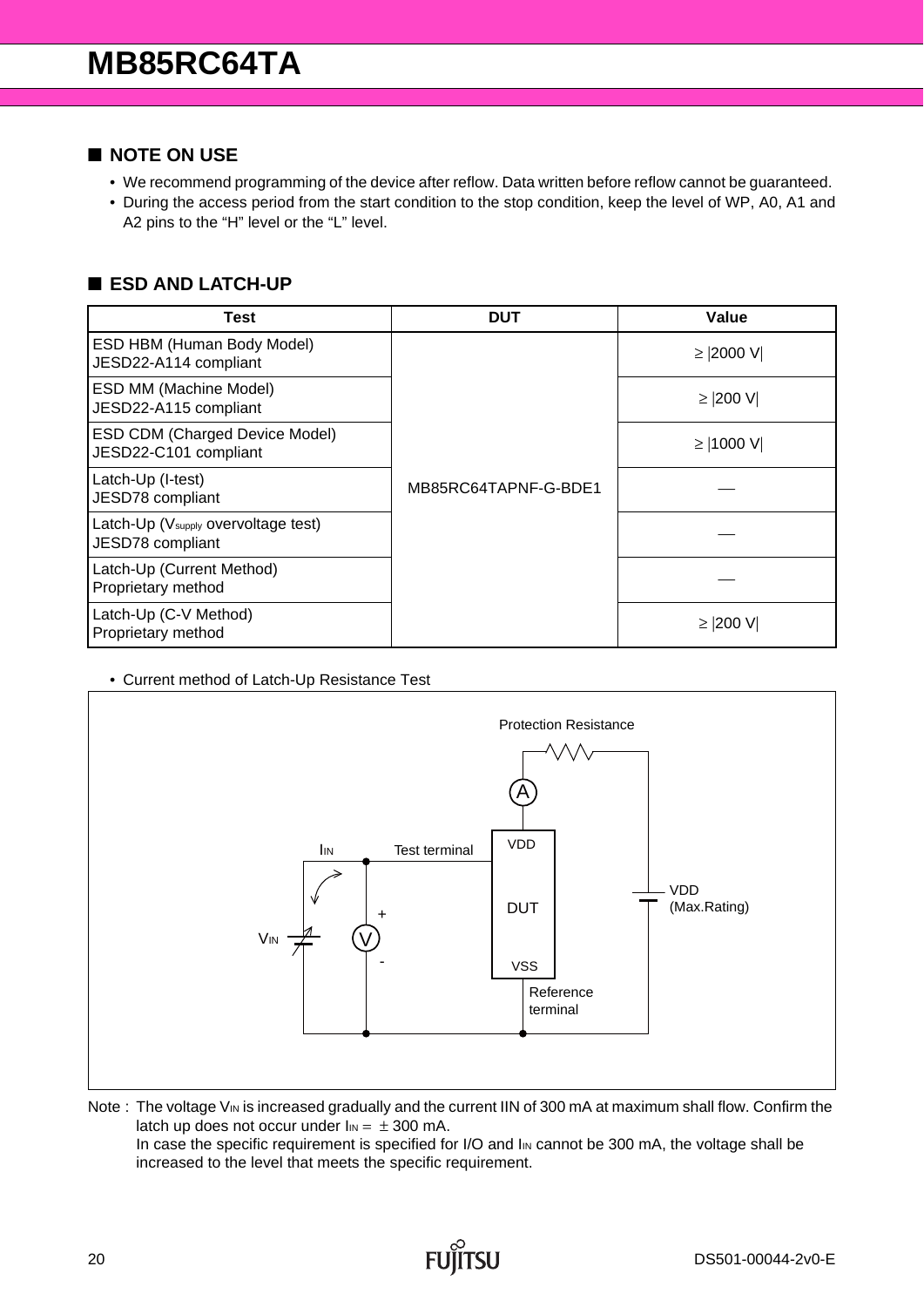• C-V method of Latch-Up Resistance Test



Note Charge voltage alternately switching 1 and 2 approximately 2 sec interval. This switching process is considered as one cycle.

Repeat this process 5 times. However, if the latch-up condition occurs before completing 5 times, this test must be stopped immediately.

### ■ **REFLOW CONDITIONS AND FLOOR LIFE**

[ JEDEC MSL ] : Moisture Sensitivity Level 3 (ISP/JEDEC J-STD-020D)

### ■ **CURRENT STATUS ON CONTAINED RESTRICTED SUBSTANCES**

This product complies with the regulations of REACH Regulations, EU RoHS Directive and China RoHS.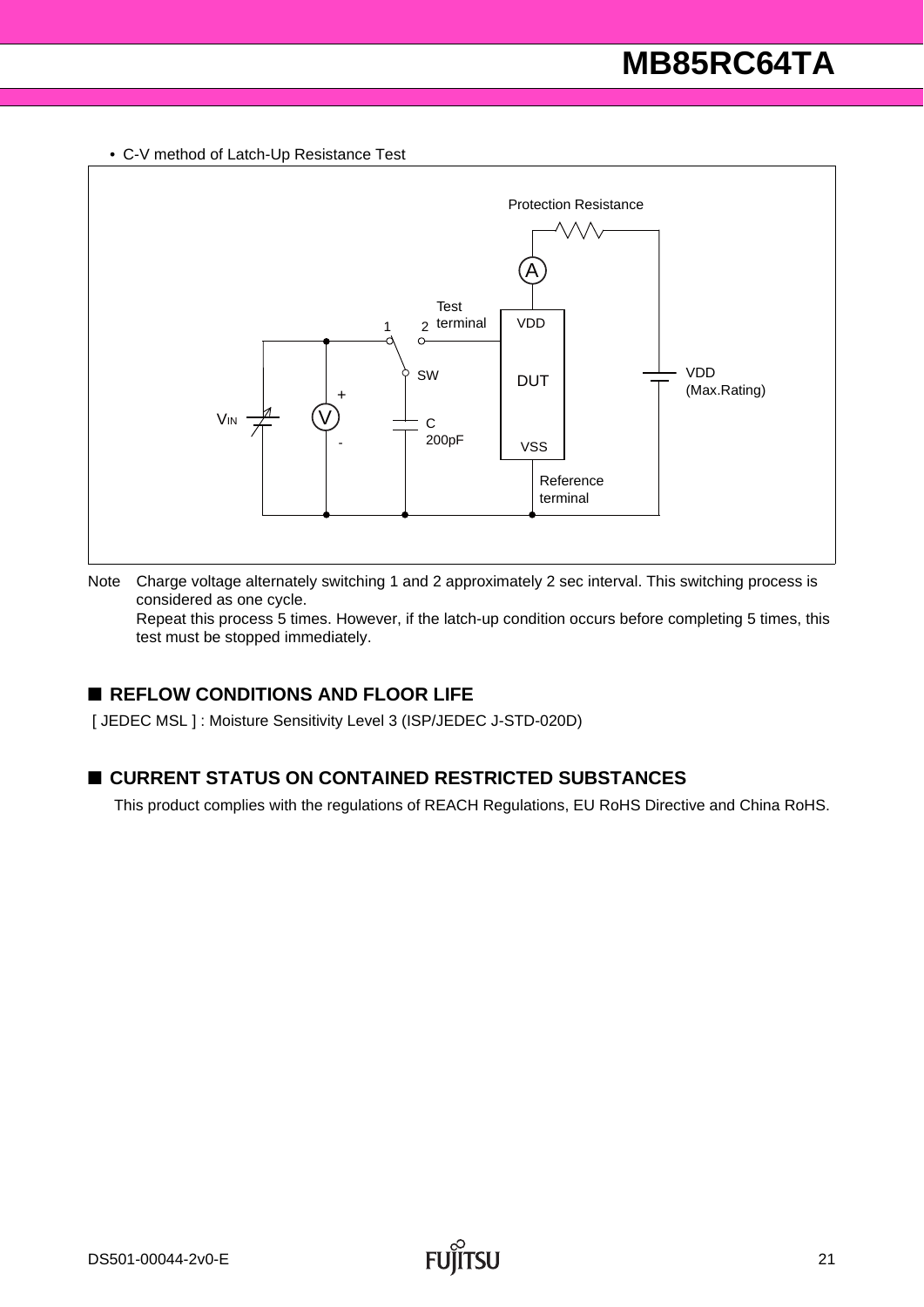## ■ **ORDERING INFORMATION**

| Part number            | Package                            | <b>Shipping form</b>         | <b>Minimum shipping</b><br>quantity |
|------------------------|------------------------------------|------------------------------|-------------------------------------|
| MB85RC64TAPNF-G-BDE1   | 8-pin, plastic SOP<br>(FPT-8P-M09) | Tube                         | $\overline{\phantom{0}}^*$          |
| MB85RC64TAPNF-G-BDERE1 | 8-pin, plastic SOP<br>(FPT-8P-M09) | <b>Embossed Carrier tape</b> | 1500                                |
| MB85RC64TAPN-G-AMEWE1  | 8-pin, plastic SON<br>(LCC-8P-M04) | <b>Embossed Carrier tape</b> | 1500                                |

\*: Please contact our sales office about minimum shipping quantity.

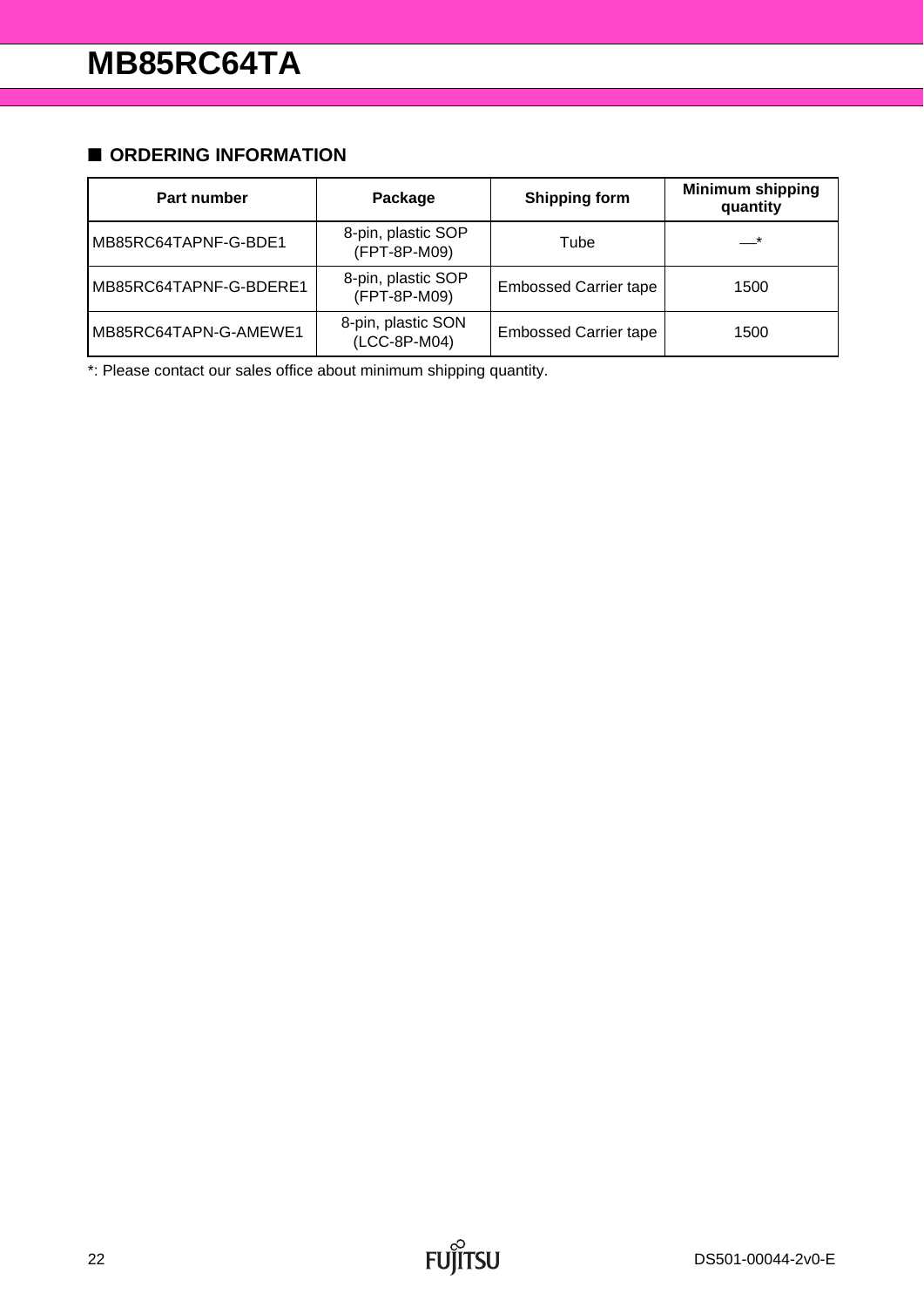# **MB85RC64TA**

#### ■ **PACKAGE DIMENSION**





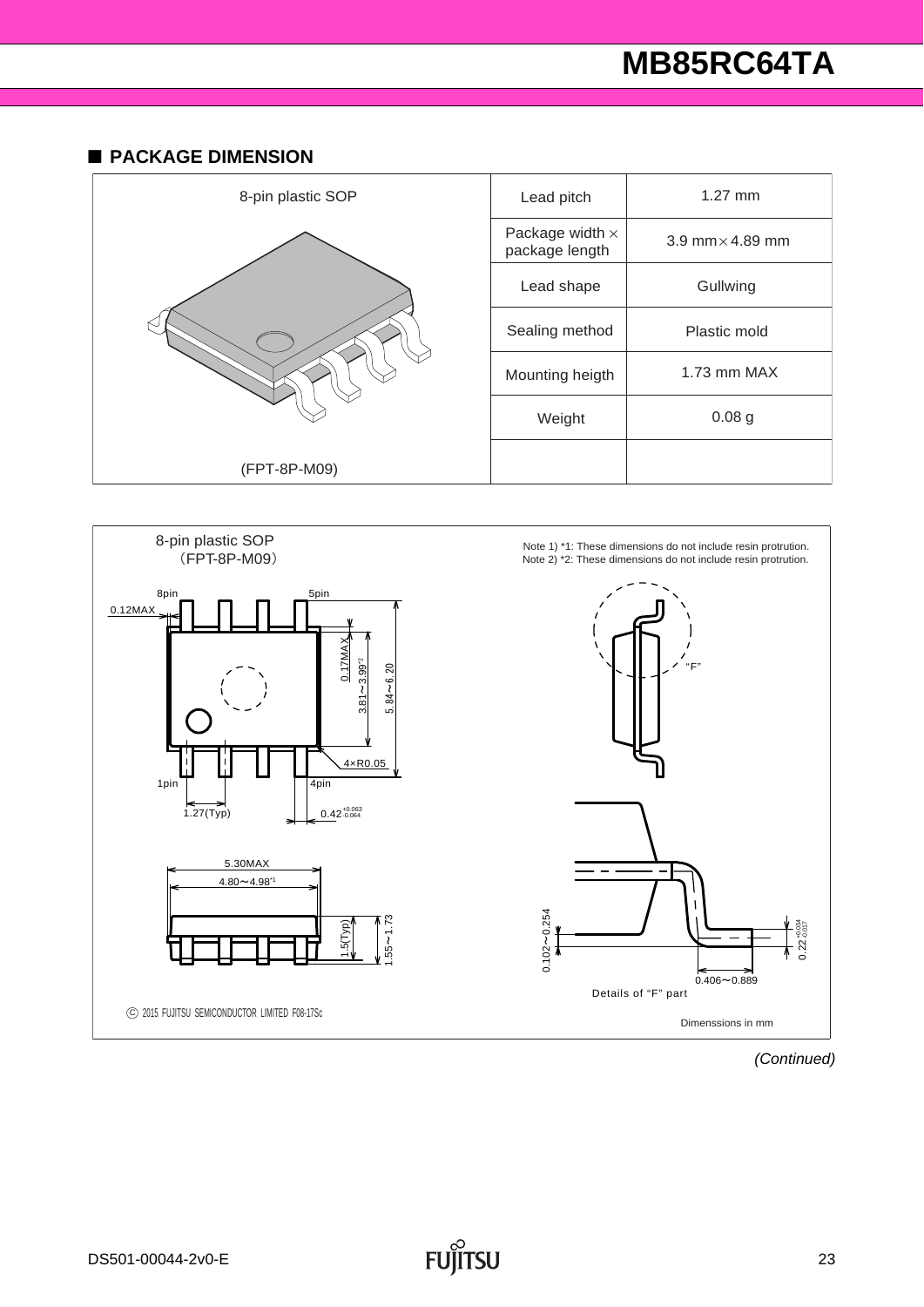# **MB85RC64TA**

*(Continued)*



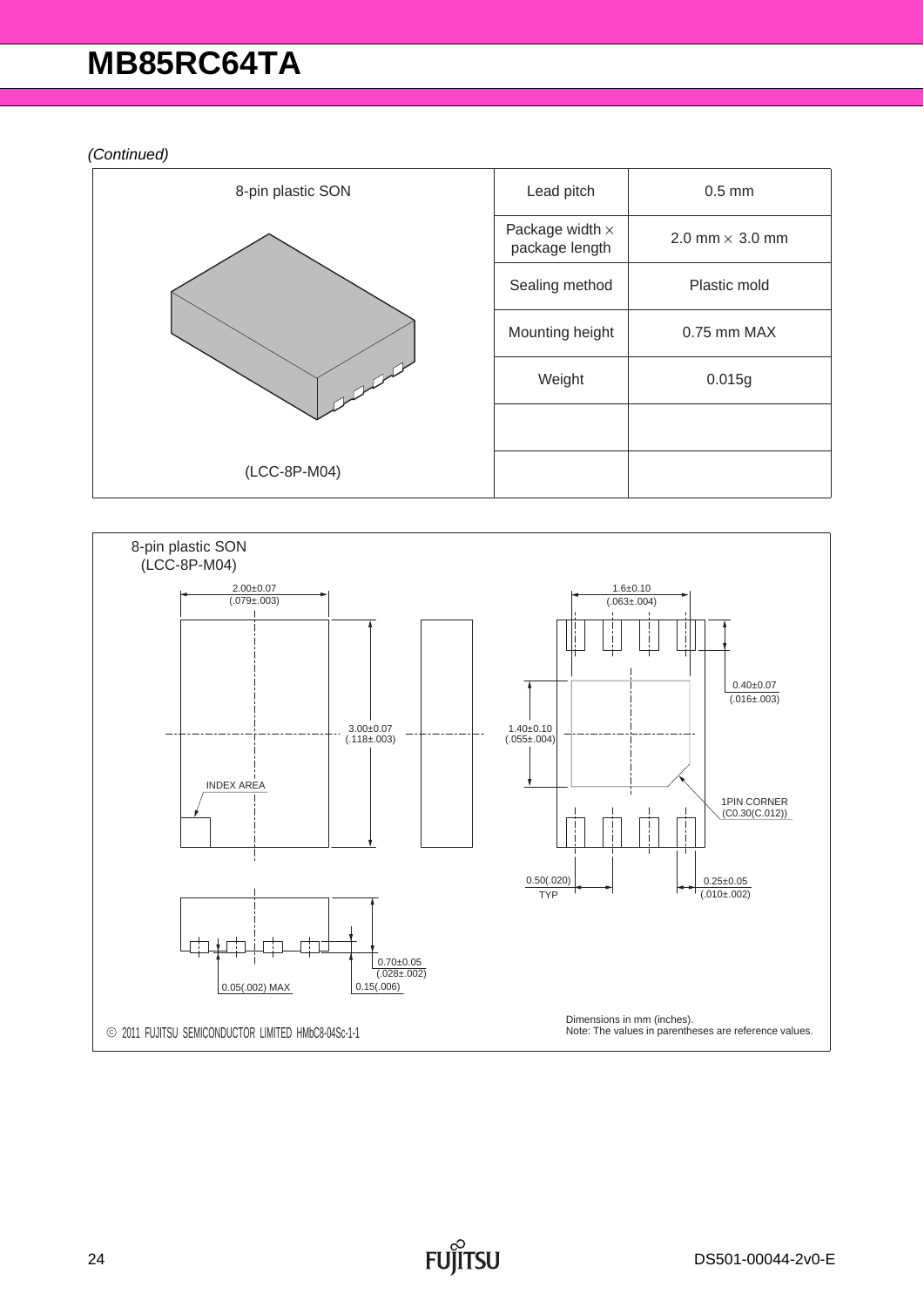#### ■ **MARKING**



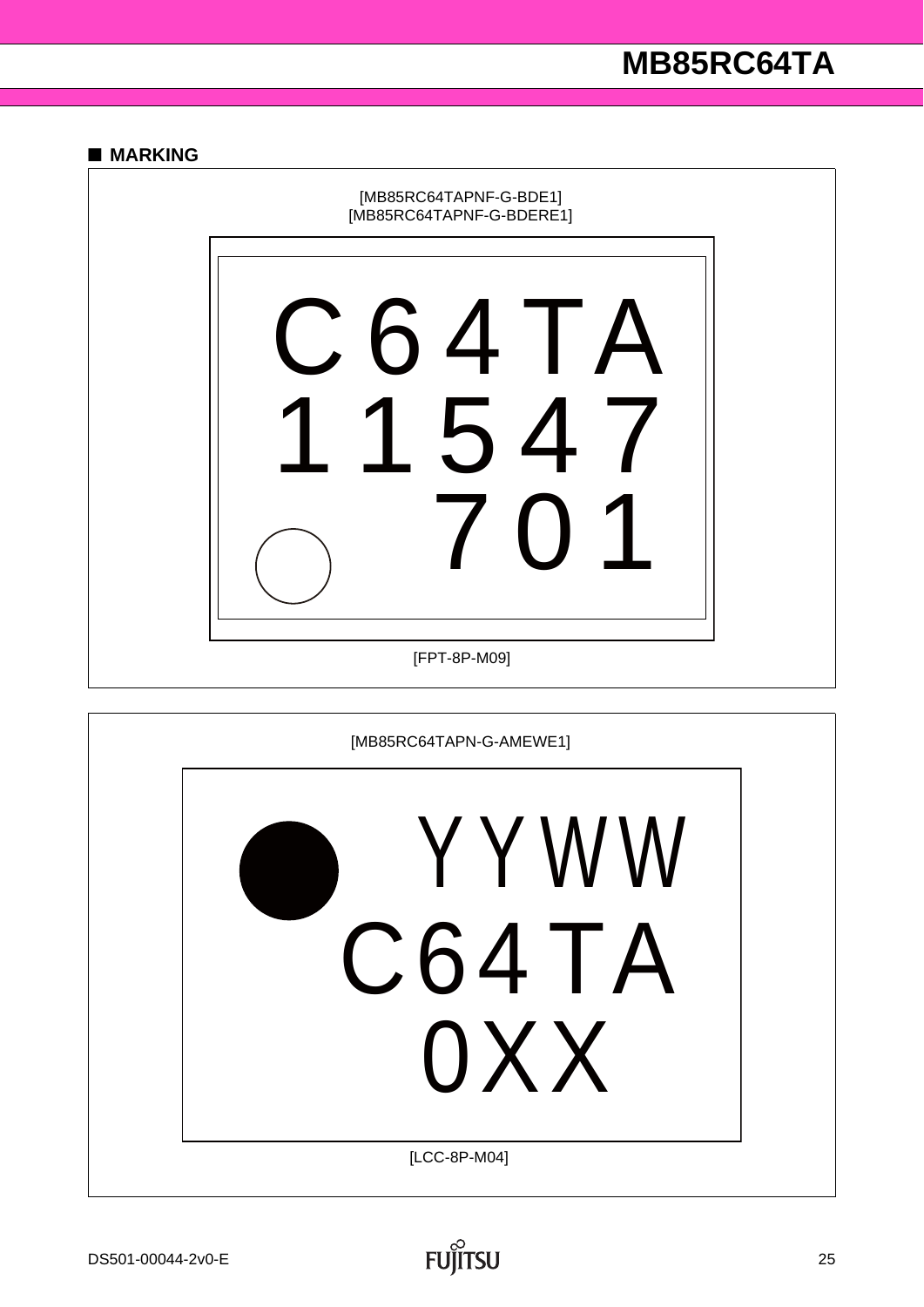# ■ **MAJOR CHANGES IN THIS EDITION**

A change on a page is indicated by a vertical line drawn on the left side of that page.

| Page | <b>Section</b>                      | <b>Change Results</b>               |
|------|-------------------------------------|-------------------------------------|
|      | $\blacksquare$ FEATURES             | l Added Data retention under 85 °C. |
| 19   | $\blacksquare$ FRAM CHARACTERISTICS | Added Data retention under 85 °C.   |

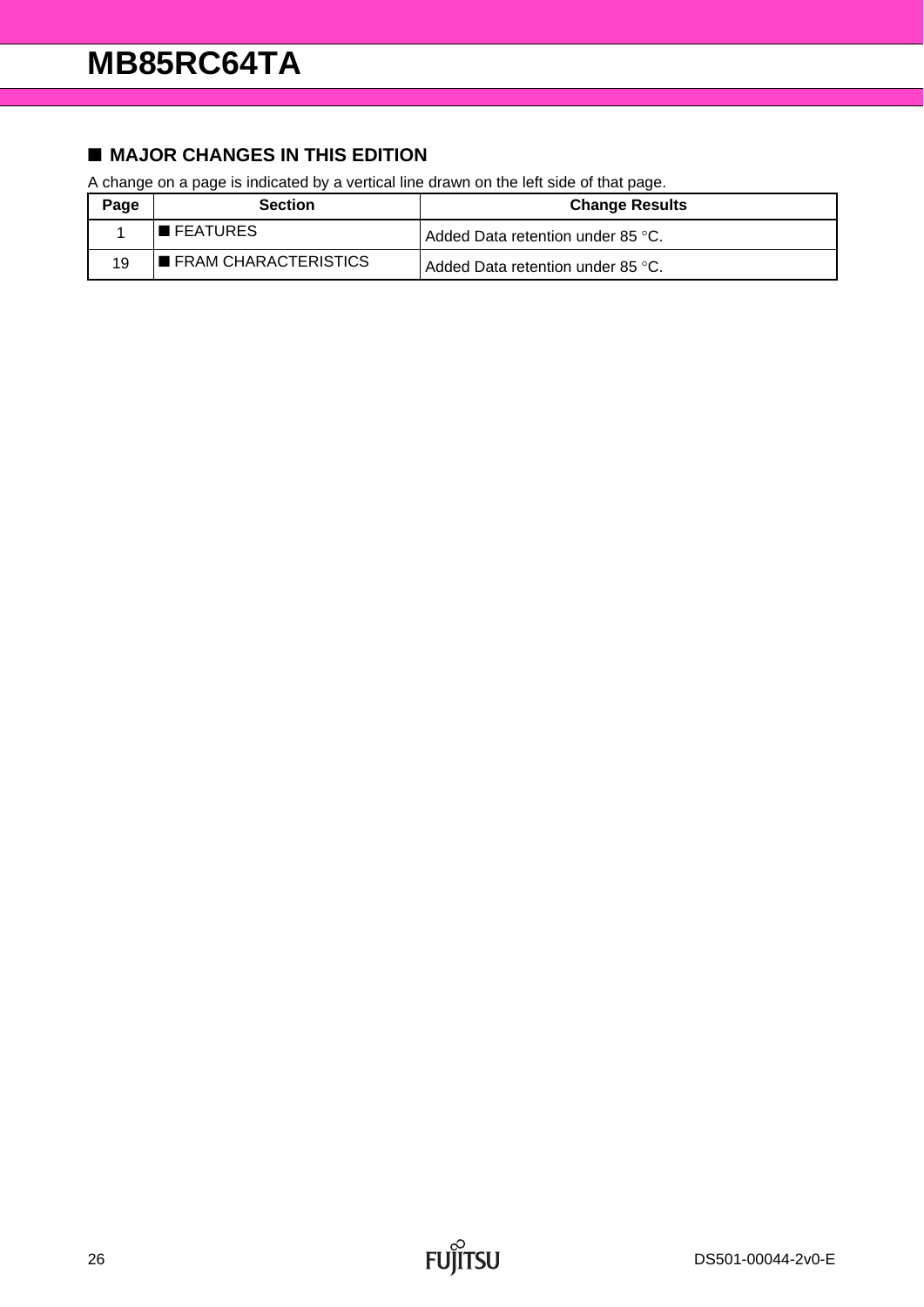